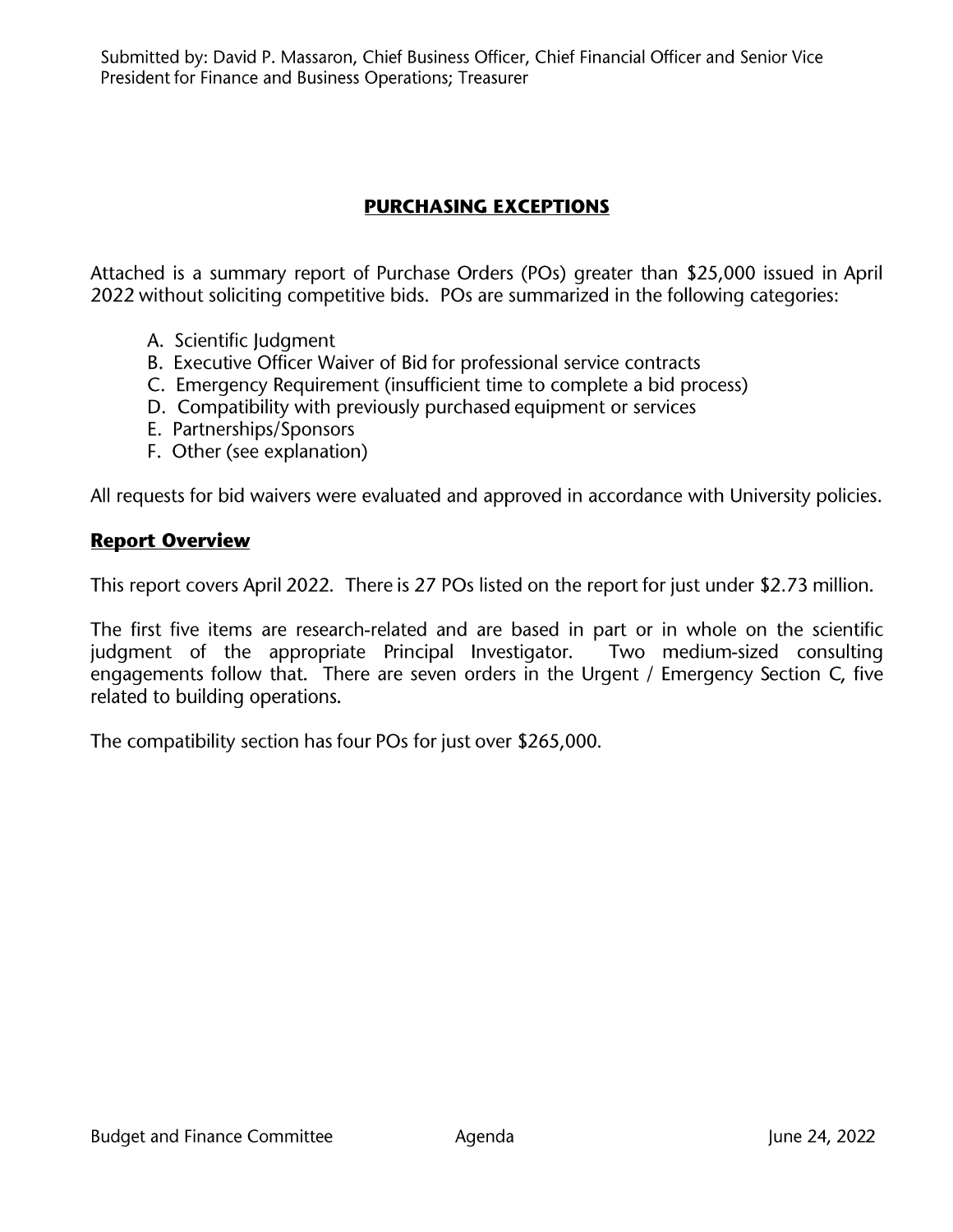| No           |          | <b>PO NUMBER VENDOR / PRICE</b><br><b>FUNDING SOURCE</b> | <b>DESCRIPTION</b>                                                                                                                                                                                                                                                                                                                                                                                                                                                                                                                                                         | <b>Approved by</b>                       |
|--------------|----------|----------------------------------------------------------|----------------------------------------------------------------------------------------------------------------------------------------------------------------------------------------------------------------------------------------------------------------------------------------------------------------------------------------------------------------------------------------------------------------------------------------------------------------------------------------------------------------------------------------------------------------------------|------------------------------------------|
|              |          | A. SCIENTIFIC JUDGMENT (S03, S04)                        |                                                                                                                                                                                                                                                                                                                                                                                                                                                                                                                                                                            |                                          |
| $\mathbf{1}$ | P1015192 | Agilent Technologies, Inc.                               | <b>Basis: Scientific Judgment based on Equipment Functionality</b><br>Scientific and Lab Equipment from Agilent Technologies, Inc. for use in Dr. Renu Kowluru's                                                                                                                                                                                                                                                                                                                                                                                                           | Linda Hazlett, Vice<br>Dean for Research |
|              |          | \$241,679.57                                             | laboratory, the Ophthalmology Department. This equipment will provide the following:                                                                                                                                                                                                                                                                                                                                                                                                                                                                                       | and Graduate<br>Programs, approved       |
|              |          | Grant Funds -<br>Ophthalmology Visual<br>Anatomical Sci  | * Measure real-time live-cell mitochondrial function. Real-time cell measurements provide a clear<br>window into the critical functions driving cell signaling, and the acidification rate of live cells in multi-<br>plate- settings, giving a clear picture of mitochondrial respiration and glycolysis.<br>* Facilitate the comparison of many samples in the same assay.                                                                                                                                                                                               | by Kenneth Doherty                       |
|              |          |                                                          | This type of OCR measurement equipment is a proprietary item from Aligent Technologies and is not<br>available from any other vendor.                                                                                                                                                                                                                                                                                                                                                                                                                                      |                                          |
| 2            | P1015045 | 10XGenomics                                              | <b>Basis: Compatible with Existing Research Equipment</b><br>A suite of Chromium Single Cell products for the Perinatology Research Branch from 10X                                                                                                                                                                                                                                                                                                                                                                                                                        | Stanley Berry, Chair<br>for OBGYN,       |
|              |          | \$29,564.00                                              | Genomics.                                                                                                                                                                                                                                                                                                                                                                                                                                                                                                                                                                  | approved by<br>Kenneth Doherty           |
|              |          | Grant Funds - Perinatal<br>Research Branch               | The suite of Chromium Single Cell products is a unique technology that has the ability to generate<br>tens of thousands of single-cell partitions, and each has an identifying barcode for downstream<br>analysis. The Chromium Controller and the other products have a flexible workflow that can be<br>utilized on many sample types that are collected at the PRB.                                                                                                                                                                                                     |                                          |
|              |          |                                                          | The 10X Genomics Products were selected as a sole source because the Maternal-Fetal Single-Cell<br>Genomics Unit at the PRB is already utilizing the highly specialized 10X Chromium microfluidic<br>system. This system requires the use of compatible kits and reagents for samples and library<br>preparation that are only available from 10X Genomics. It is important that the Unit maintain<br>experimental consistency and in order to do so, 10X Genomics is the only vendor that the Unit can<br>continue utilizing for single-cell RNA sequencing technologies. |                                          |
|              |          |                                                          | Previous recent 10X Genomics POs:<br>P1004650 - 12/2021 - \$5,500.00<br>P1003663 - 12/2021 - \$41,672.80<br>P0981595 - 4/2021 - \$6,708.00<br>P0927841 - 9/2019 - \$13,279.30                                                                                                                                                                                                                                                                                                                                                                                              |                                          |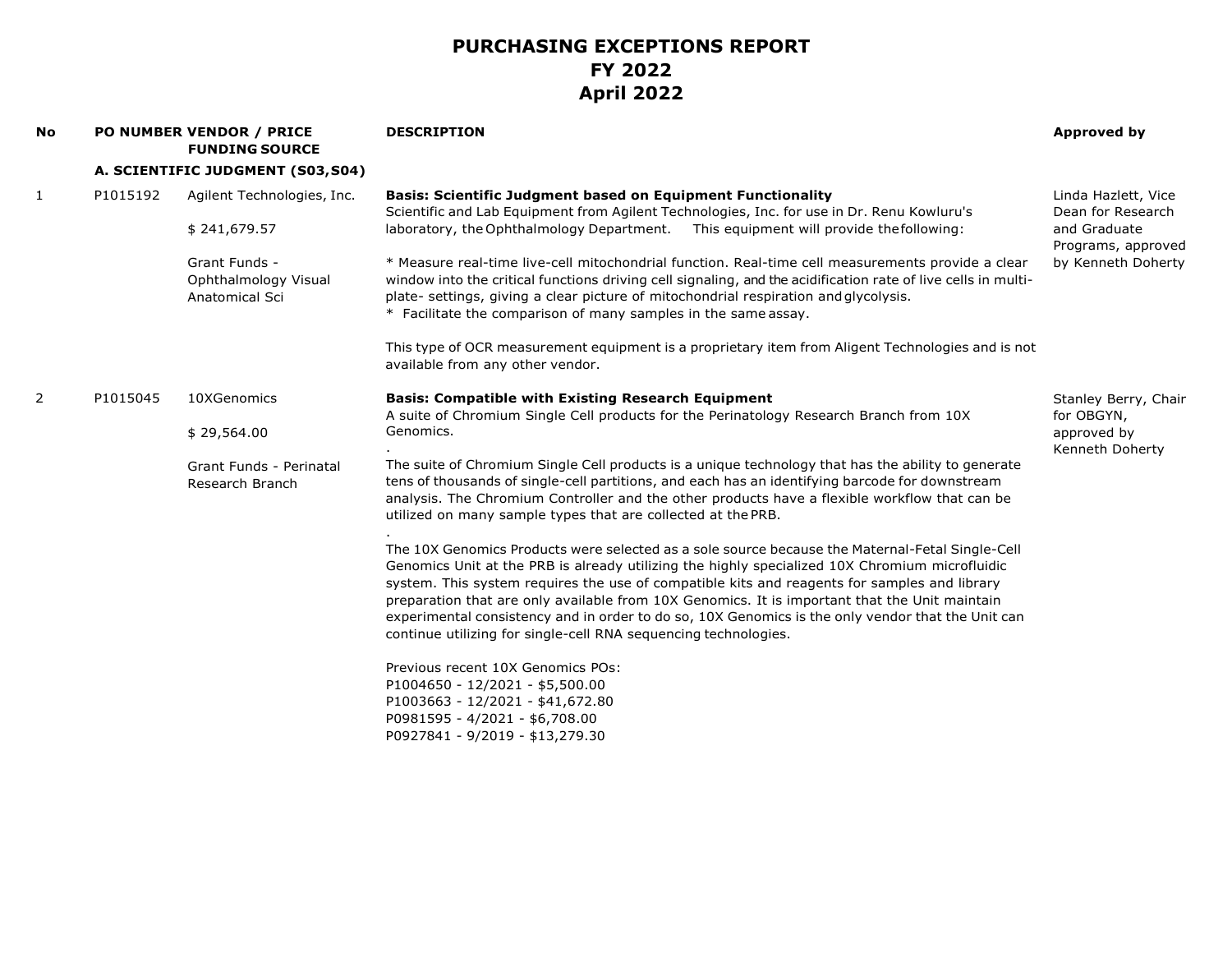| <b>No</b> |          | <b>PO NUMBER VENDOR / PRICE</b><br><b>FUNDING SOURCE</b> | <b>DESCRIPTION</b>                                                                                            | Approved by       |
|-----------|----------|----------------------------------------------------------|---------------------------------------------------------------------------------------------------------------|-------------------|
| 3         | P1015037 | Bio-Logic USA LLC                                        | Basis: Scientific Judgment based on Equipment Functionality                                                   | Nabil Chalhoub -  |
|           |          |                                                          | Flex P0060 Power Booster for the College of Engineering from Biologic USA.                                    | Department Chair  |
|           |          | \$34,938.00                                              |                                                                                                               | at the College of |
|           |          |                                                          | This is a request for a Flex Power Booster- 50 A I [0-60] V Booster for VMP3 series with an SP-150e           | Engineering,      |
|           |          | General Funds - College of                               | chassis and a Potentiostat/Galvanostat board with EIS(/Z)                                                     | approved by       |
|           |          | Engineering Omnibus Fee                                  |                                                                                                               | Kenneth Doherty   |
|           |          |                                                          | The research lab currently uses battery testing equipment from this vendor and is happy                       |                   |
|           |          |                                                          | with the quality of their products. The related software is user-friendly, which helps students to            |                   |
|           |          |                                                          | learn quickly. This is a powerful booster suitable for Redox Flow Batteries (RFB) or fuel cell stacks.        |                   |
|           |          |                                                          | The continuous maximum current of $-50 A/+49 A$ for a single unit can be extended up to $-200$                |                   |
|           |          |                                                          | $A/+196$ A by connecting four units in parallel. The FlexP0060 is not only a DC instrument, it is also        |                   |
|           |          |                                                          | able to perform EIS measurements up to 10 kHz.                                                                |                   |
|           |          |                                                          | There are few companies based in China that offer lower prices, but the quality of the equipment              |                   |
|           |          |                                                          | is not as good and not as stable. Data accuracy has to be compromised with those other                        |                   |
|           |          |                                                          | manufacturers and it is hard to use the associated software. Also, customer support is not up to the<br>mark. |                   |
|           |          |                                                          |                                                                                                               |                   |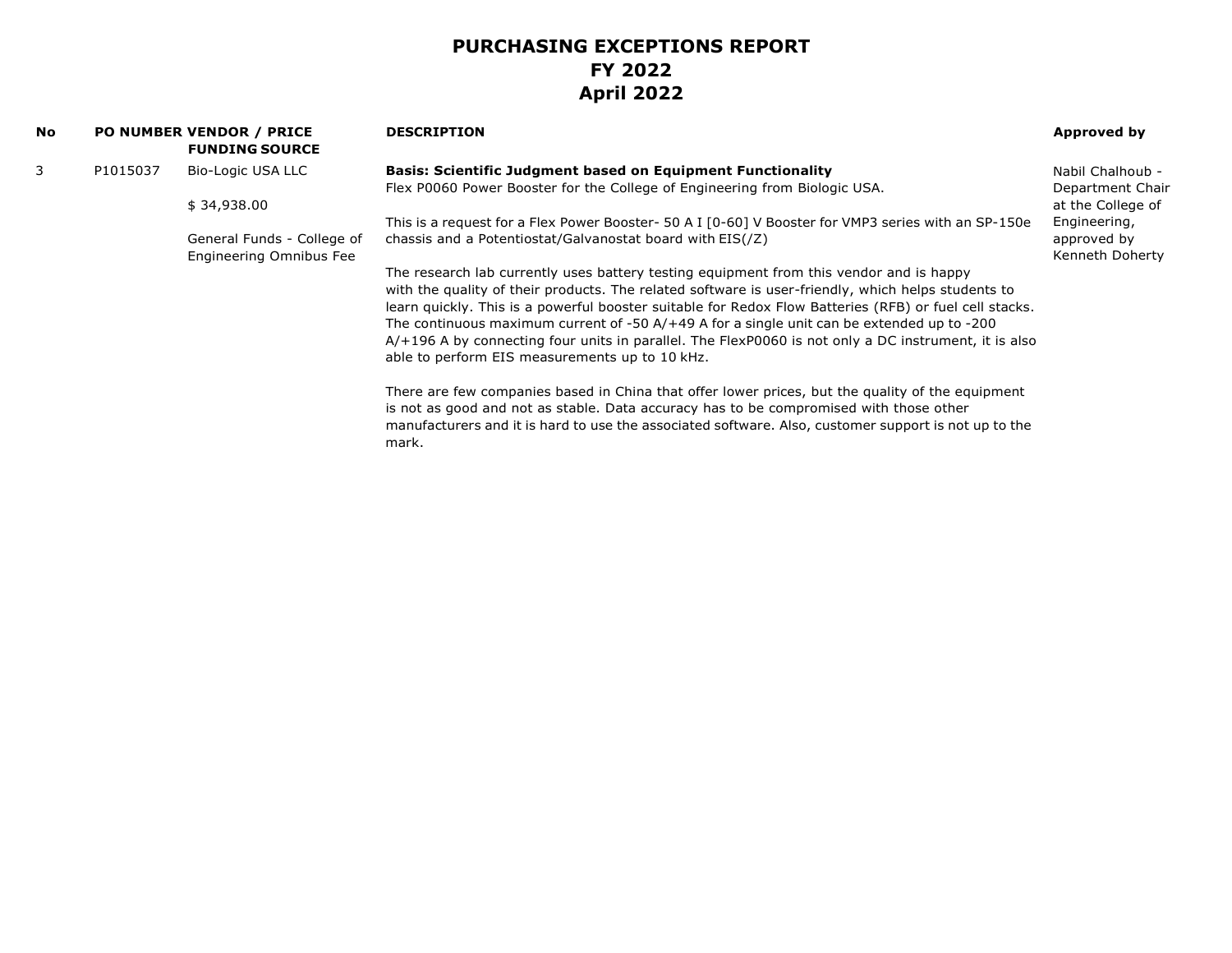| No |          | PO NUMBER VENDOR / PRICE<br><b>FUNDING SOURCE</b> | <b>DESCRIPTION</b>                                                                                                                                                                                                                                                                                                                                                                                                                                                                                                                                                                                                                                           | Approved by                               |
|----|----------|---------------------------------------------------|--------------------------------------------------------------------------------------------------------------------------------------------------------------------------------------------------------------------------------------------------------------------------------------------------------------------------------------------------------------------------------------------------------------------------------------------------------------------------------------------------------------------------------------------------------------------------------------------------------------------------------------------------------------|-------------------------------------------|
| 4  | P1014937 | <b>EMKA Technologies Inc.</b>                     | <b>Basis: Scientific Judgment based on Research Software Functionality</b><br>An analysis software package from EMKA technologies for Physiology.                                                                                                                                                                                                                                                                                                                                                                                                                                                                                                            | Gil Mor, Academic<br>Director, Obstetrics |
|    |          | \$26,498.00                                       | This software package will improve our current data analysis techniques by providing<br>electrocardiogram analysis as well as high throughput sequence analysis of hemodynamic variables.                                                                                                                                                                                                                                                                                                                                                                                                                                                                    | /Gynecology,<br>approved by               |
|    |          | Grant Funds - Physiology                          | This software is currently compatible with our current acquisition software Ponemah (DSI).                                                                                                                                                                                                                                                                                                                                                                                                                                                                                                                                                                   | Kenneth Doherty                           |
|    |          |                                                   | This bid waiver request is being submitted for this package because it is the most compatible with<br>our current data acquisition system (Ponemah, DSI) and affords the most options for a custom<br>analysis of ECG and sequence variables. One other option was considered that only included the<br>sequence analysis portion of the software and did not include the ECG analysis. No paper informal<br>quote was obtained from this alternative company just a verbal price number of 10,000 for sequence<br>analysis only.                                                                                                                            |                                           |
|    |          |                                                   | The major difference between the two companies' sequence analysis software was in the user<br>interface of EMKA was much easier to navigate and customize, and it additionally could handle a<br>greater number of variables. Second EMKA's package included ECG analysis software. Lastly,<br>EMKA's customer support and customization relative to the alternative company BIOPAC, was more<br>involved and more reliable as discussions with engineers at BIOPAC revealed there was substantial<br>turnover in employees suggesting to us that requested alterations in the software package may be<br>difficult to obtain and or maintain communication. |                                           |
|    |          |                                                   | EMKA technologies software is more compatible than the alternative BIOPAC software in that it<br>already has an input system designed to import Ponemah files without any additional conversion<br>steps that could induce user error.                                                                                                                                                                                                                                                                                                                                                                                                                       |                                           |
|    |          |                                                   | The WSU tag numbers for our DSI equipment that ensures the ability to collect transferable data to<br>EMKA's software are: 313596, and 314313                                                                                                                                                                                                                                                                                                                                                                                                                                                                                                                |                                           |
|    |          |                                                   |                                                                                                                                                                                                                                                                                                                                                                                                                                                                                                                                                                                                                                                              |                                           |
|    |          |                                                   |                                                                                                                                                                                                                                                                                                                                                                                                                                                                                                                                                                                                                                                              |                                           |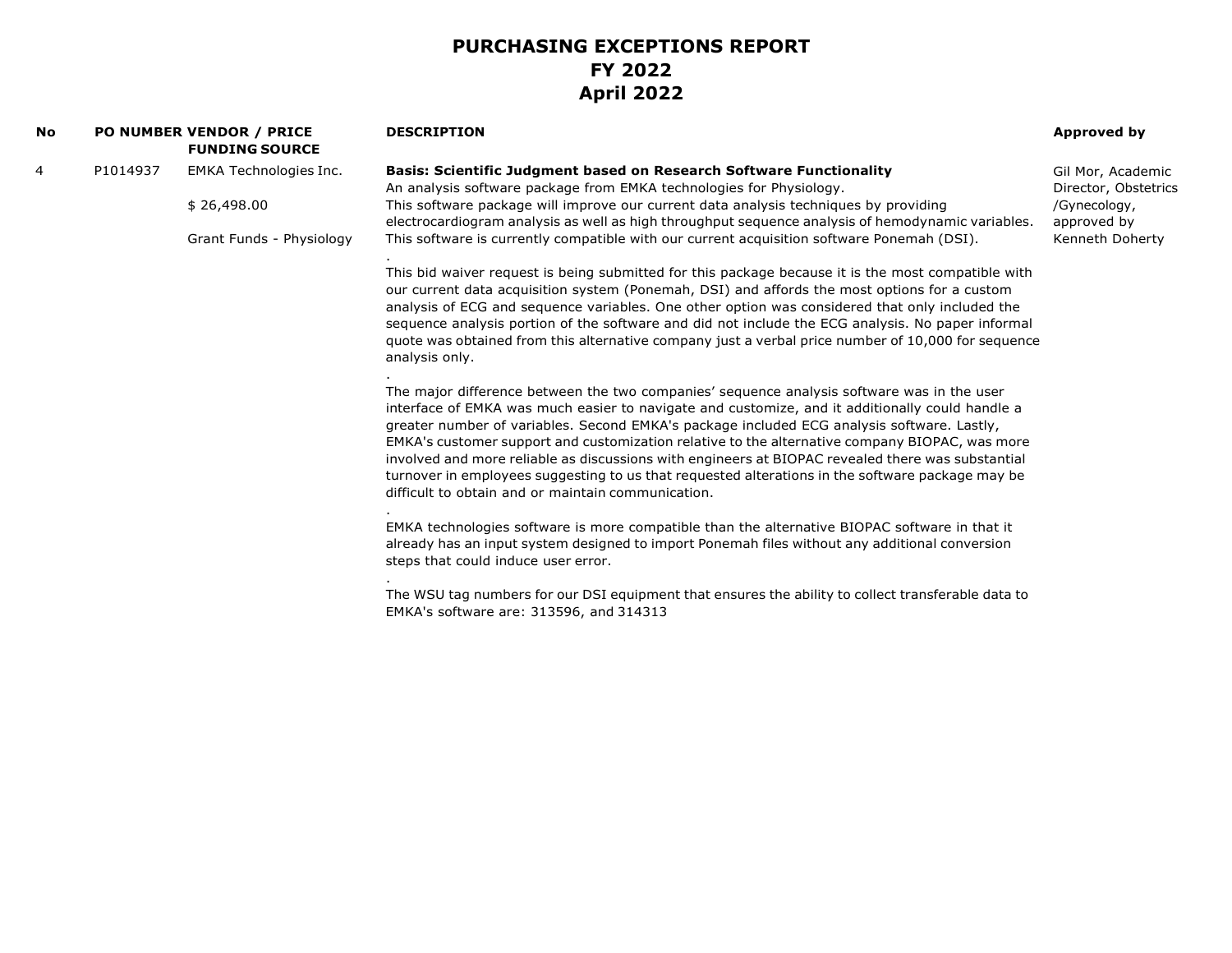| No |          | PO NUMBER VENDOR / PRICE<br><b>FUNDING SOURCE</b> | <b>DESCRIPTION</b>                                                                                     | Approved by                    |
|----|----------|---------------------------------------------------|--------------------------------------------------------------------------------------------------------|--------------------------------|
| 5  | P1014304 | Agilent Technologies, Inc.                        | <b>Basis: Scientific Judgment based on Equipment Functionality</b>                                     | Matthew Allen,                 |
|    |          |                                                   | Mass spectrometer for the Lumigen Center in the College of Science from Agilent Technologies.          | Chair for the                  |
|    |          | \$207,535.44                                      |                                                                                                        | Department of                  |
|    |          |                                                   | This instrument is a certified pre-Owned 8900 ICPMS system bundle and includes the mainframe,          | Chemistry,                     |
|    |          | General Funds - Chemistry<br>Administration       | MassHunter, modules, software, warranties, and training courses.                                       | approved by<br>Kenneth Doherty |
|    |          |                                                   | Professor Matthew Allen and the Lumigen Instrument Center staff have done an extensive                 |                                |
|    |          |                                                   | comparison of price and performance on the two most reliable and robust ICP-QQQ instruments,           |                                |
|    |          |                                                   | Agilent 8900 ICP-MS system and Thermo-Scientific iCAP TQ ICP-MS. The Pre-Owned 8900 ICP-MS             |                                |
|    |          |                                                   | system is the instrument the less expensive, hence meeting our budgetary limitations and meeting       |                                |
|    |          |                                                   | the needs of current and future users.                                                                 |                                |
|    |          |                                                   | Two primary manufacturers of the ICP tandem mass spectrometry instruments are Agilent                  |                                |
|    |          |                                                   | Technologies and Thermo Scientific. The selected instrument, Agilent                                   |                                |
|    |          |                                                   | Technologies 8600 ICP-MS is the least expensive and meets all the needs of current and future          |                                |
|    |          |                                                   | users. Furthermore, historical data from the current instrument, Agilent Technologies 7700 ICP-MS      |                                |
|    |          |                                                   | is compatible with the Agilent Technologies 8600 ICP MS system. Experiments and workflows will be      |                                |
|    |          |                                                   | easily transferred between current and proposed instruments.                                           |                                |
|    |          |                                                   | Dr. Westrick and Professor Allen work closely with Kimberly Toby-Tomaszewski, in order to make         |                                |
|    |          |                                                   | sure our sourcing effort is within university policies. Professor Allen and the Lumigen Instrument     |                                |
|    |          |                                                   | Center staff met with sales representatives from both companies for instrument information and         |                                |
|    |          |                                                   | specifications. The demonstrations included examining the inside parts of the instruments,             |                                |
|    |          |                                                   | discussing experimental capabilities, proving instrument specifications, and reviewing the software to |                                |
|    |          |                                                   | perform experiments and data analyses.                                                                 |                                |
|    |          |                                                   |                                                                                                        |                                |

**5 / \$ 540,215.01**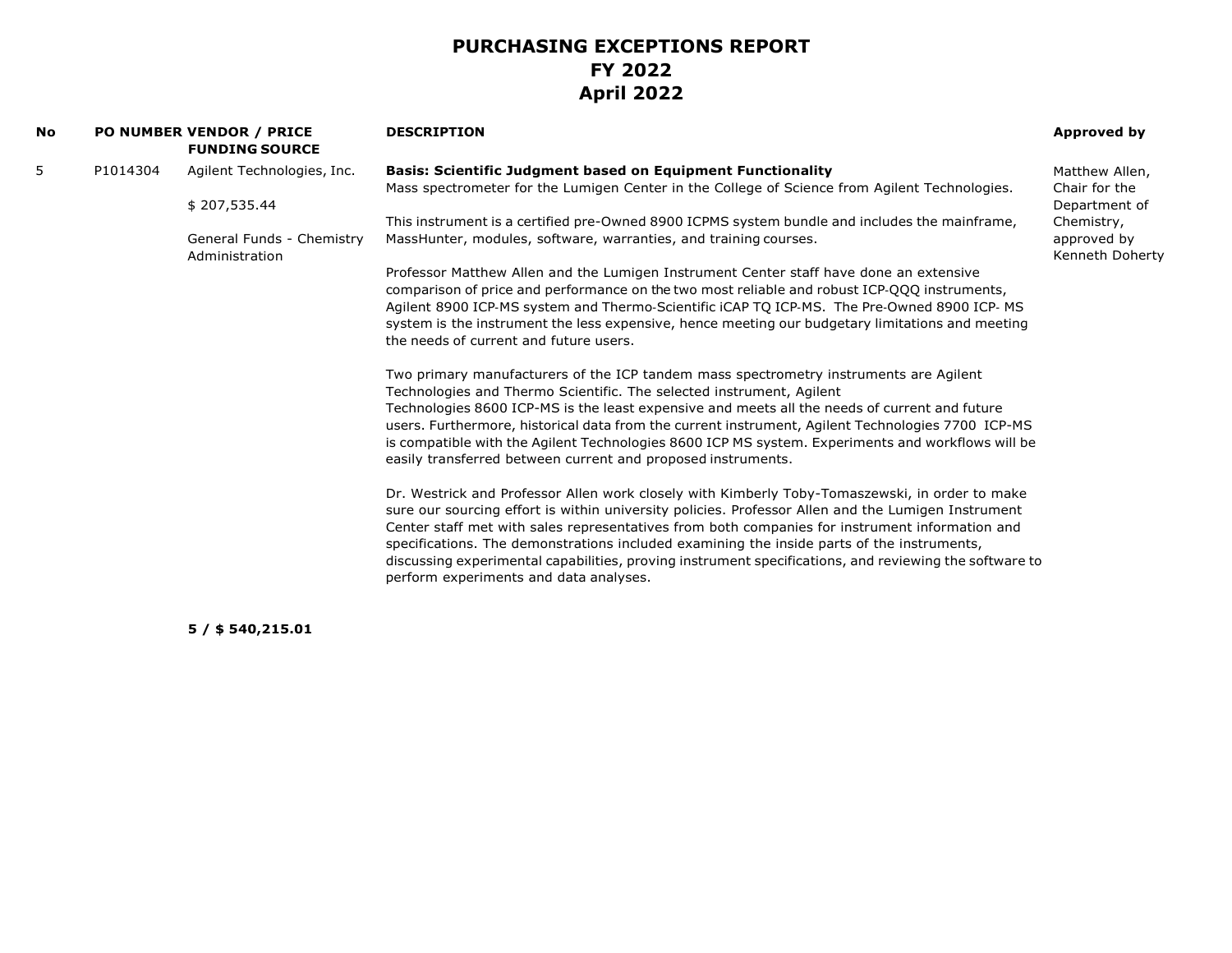| No |          | <b>PO NUMBER VENDOR / PRICE</b><br><b>FUNDING SOURCE</b> | <b>DESCRIPTION</b>                                                                                                                                                                               | Approved by                             |
|----|----------|----------------------------------------------------------|--------------------------------------------------------------------------------------------------------------------------------------------------------------------------------------------------|-----------------------------------------|
|    |          |                                                          | <b>B. EXECUTIVE OFFICER WAIVER FOR PROFESSIONAL SERVICES (S23)</b>                                                                                                                               |                                         |
| 6  | P1017067 | <b>Spec Associates</b>                                   | <b>Basis: Recommended Source for Specialized Professional Services</b><br>Consulting Services for specialized evaluation activities for the "Training Modules at Wayne State                     | Antonio Yancey -<br>Associate Vice      |
|    |          | \$39,930.00                                              | University to Promote Safe and Inclusive Environments" program, for the Office of the Vice<br>President for Research from Social Program Evaluators & Consultants, Inc. (SPEC Associates). These | President for the<br>Division of        |
|    |          | Grant Funds - VP Research                                | evaluation services are for a new study awarded 07/01/2021, Initiative for Maximizing Student<br>Development at Wayne State University.                                                          | Research, approved<br>by Michael Wright |
|    |          |                                                          | The services include                                                                                                                                                                             |                                         |
|    |          |                                                          | * designing questions for telephone interviews.                                                                                                                                                  |                                         |
|    |          |                                                          | * conducting up to 16 interviews.                                                                                                                                                                |                                         |
|    |          |                                                          | * analyze and write a summary report of interview findings, and                                                                                                                                  |                                         |
|    |          |                                                          | * designing of four module survey instruments.                                                                                                                                                   |                                         |
|    |          |                                                          | Similar services have been provided to other WSU units by SPEC Associates. With the specific                                                                                                     |                                         |
|    |          |                                                          | nature of the services required; SPEC Associates will be able to provide service within the allocated<br>budget per discussions/negotiations with Research.                                      |                                         |
|    |          |                                                          | This is a specialized service; therefore, the recommendation from other Wayne State units and peers<br>were considered when selecting SPEC Associates.                                           |                                         |
|    |          |                                                          | Prior POs                                                                                                                                                                                        |                                         |
|    |          |                                                          | P0875633 - 08/20/2018 - \$61,295.00                                                                                                                                                              |                                         |
|    |          |                                                          | P0786845 - 10/04/2016 - \$20,237.20                                                                                                                                                              |                                         |
|    |          |                                                          | P0752232 - 01/08/2016 - \$20,134.38                                                                                                                                                              |                                         |
|    |          |                                                          | P0727582 - 06/29/2015 - \$21,800.00                                                                                                                                                              |                                         |
|    |          |                                                          | P0692412 - 09/25/2014 - \$20,519.00                                                                                                                                                              |                                         |
|    |          |                                                          | P0685804 - 08/05/2014 - \$21,800.00                                                                                                                                                              |                                         |
|    |          |                                                          | P0654217 - 11/20/2013 - \$21,800.00                                                                                                                                                              |                                         |
|    |          |                                                          |                                                                                                                                                                                                  |                                         |
|    |          |                                                          |                                                                                                                                                                                                  |                                         |
|    |          |                                                          |                                                                                                                                                                                                  |                                         |
|    |          |                                                          |                                                                                                                                                                                                  |                                         |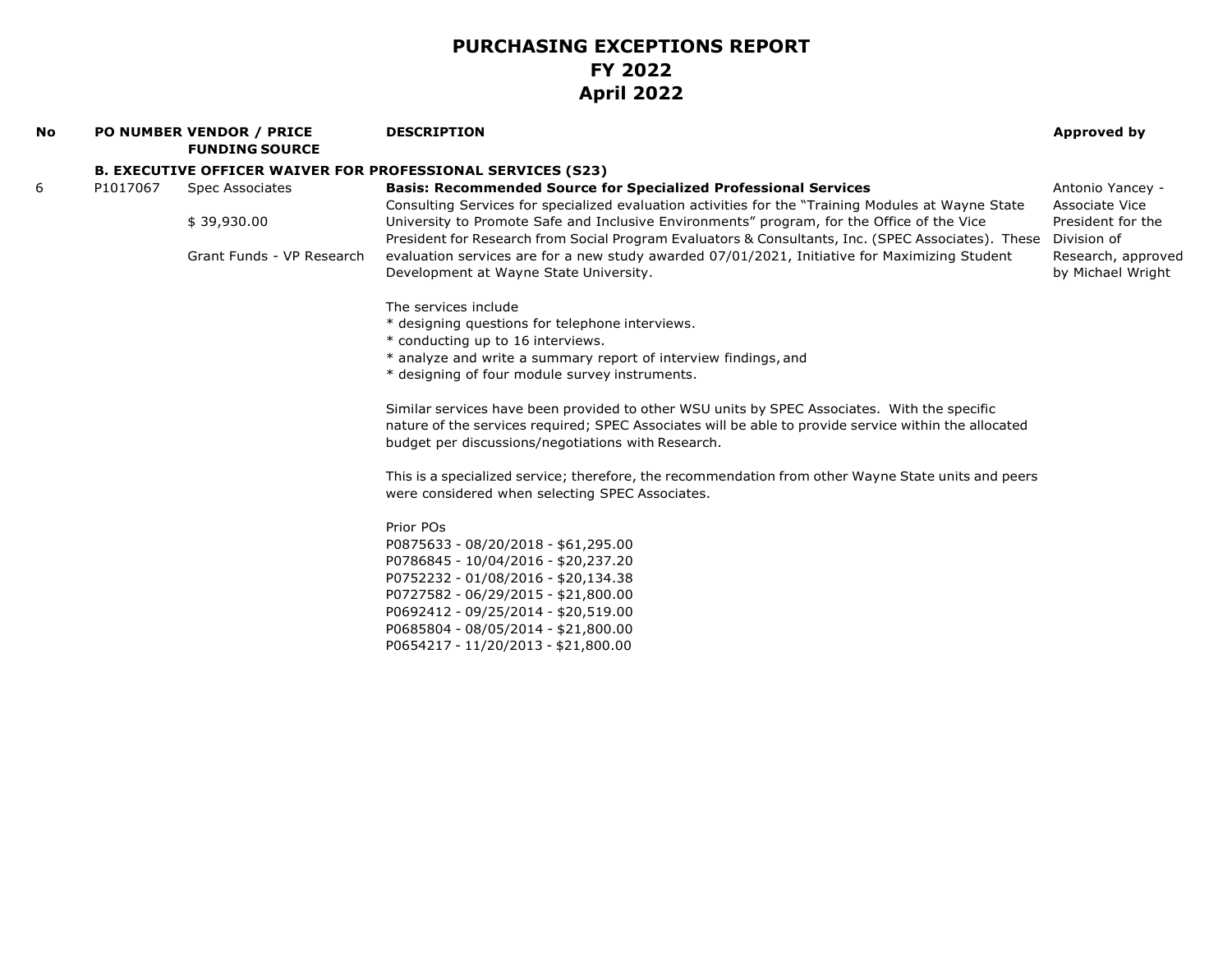| No |          | <b>PO NUMBER VENDOR / PRICE</b><br><b>FUNDING SOURCE</b> | <b>DESCRIPTION</b>                                                                                                                                                                                           | <b>Approved by</b>  |
|----|----------|----------------------------------------------------------|--------------------------------------------------------------------------------------------------------------------------------------------------------------------------------------------------------------|---------------------|
| 7  | P1015467 | Vicki T. Sapp                                            | <b>Basis: Recommended Source for Specialized Professional Services</b>                                                                                                                                       | Phil Levy, AVP -    |
|    |          |                                                          | Consulting Services for the Office of the Vice President for Research, including:                                                                                                                            | School of Medicine, |
|    |          | \$48,600.00                                              |                                                                                                                                                                                                              | approved by         |
|    |          |                                                          | * Providing Implicit Bias Workshops for the ACHIEVE GREATER grant.                                                                                                                                           | Michael Wright      |
|    |          | Grant Funds - VP Research                                | Working with the Community Engagement Core (CEC) project to provide implicit Bias Workshops<br>for facilitation services.                                                                                    |                     |
|    |          |                                                          | Dr. Sapp has worked with the Office of the Vice President for Research since 2019 and has served as<br>the main facilitator for the Implicit Bias Workshop as defined in the grant. She is the author of the |                     |
|    |          |                                                          | curriculum and materials used for the workshops and is the Chief Diversity, Equity, and Inclusion                                                                                                            |                     |
|    |          |                                                          | Officer at the State University of New York (SUNY) Fredonia.                                                                                                                                                 |                     |
|    |          |                                                          | Previous small dollar PO's                                                                                                                                                                                   |                     |
|    |          |                                                          | $P1012111 - 3/10/2022 - $4,000$                                                                                                                                                                              |                     |
|    |          |                                                          | P0995601 - 9/15/2021 - \$3,000                                                                                                                                                                               |                     |
|    |          |                                                          | P0992703 - 8/19/2021 - \$3,000                                                                                                                                                                               |                     |
|    |          |                                                          | P0987008 - 6/16/2021 - \$3,000                                                                                                                                                                               |                     |
|    |          |                                                          | P0987007 - 6/16/2021 - \$1,000                                                                                                                                                                               |                     |
|    |          |                                                          | P0987005 - 6/16/2021 - \$1,000<br>P0980972 - 4/07/2021 - \$3,000                                                                                                                                             |                     |
|    |          |                                                          | P0979251 - 3/17/2021 - \$1,000                                                                                                                                                                               |                     |
|    |          |                                                          | P0972593 - 12/22/2020 - \$1,000                                                                                                                                                                              |                     |
|    |          |                                                          | P0960984 - 8/13/2020 - \$1,000                                                                                                                                                                               |                     |
|    |          |                                                          | P0957799 - 7/06/2020 - \$750                                                                                                                                                                                 |                     |
|    |          |                                                          |                                                                                                                                                                                                              |                     |

**2 / \$ 88,530.00**

**C. URGENT OR EMERGENCY REQUIREMENT (S06)**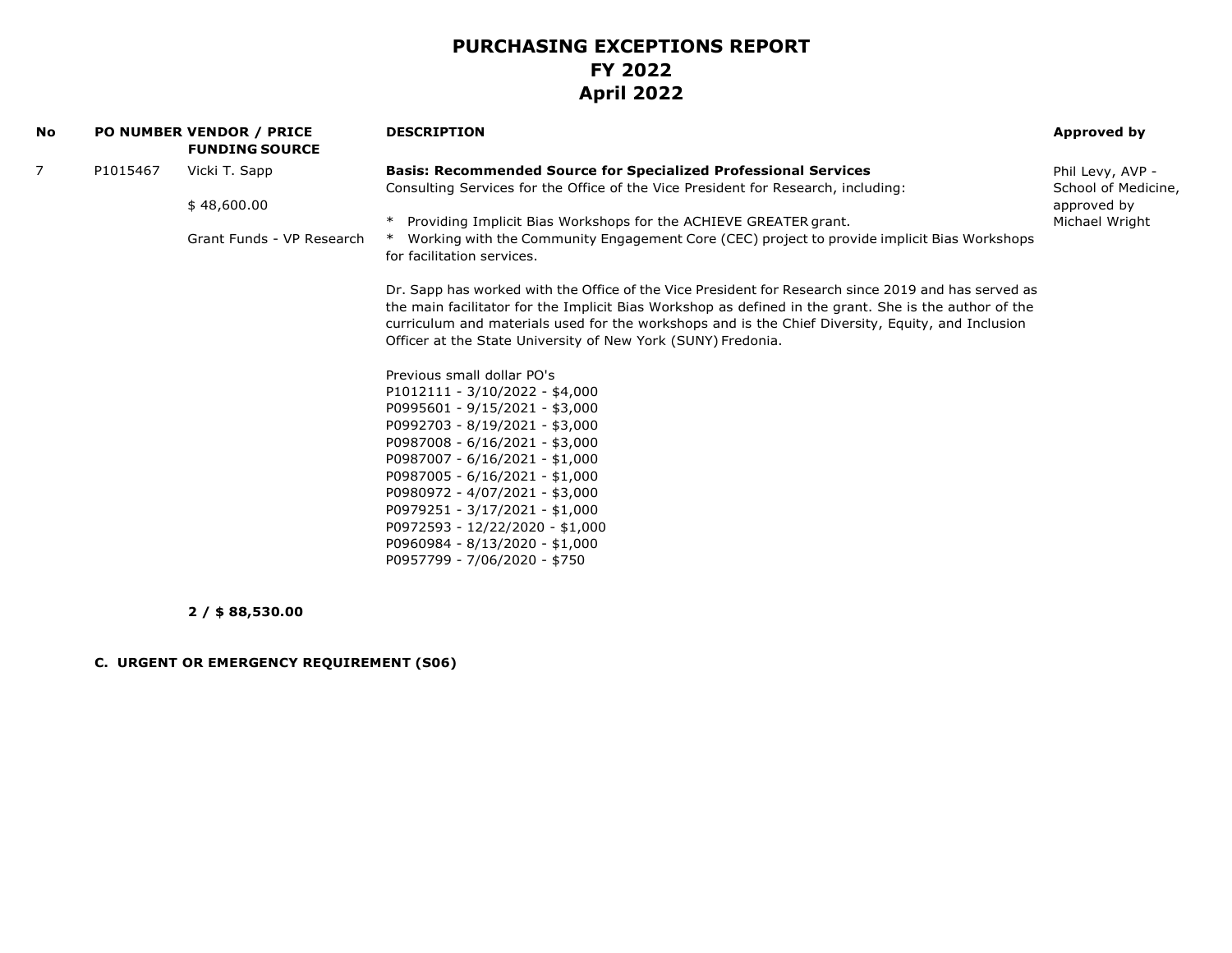| <b>No</b> |          | <b>PO NUMBER VENDOR / PRICE</b><br><b>FUNDING SOURCE</b> | <b>DESCRIPTION</b>                                                                                                                                                                                                                                                                                                                                                                                                                       | <b>Approved by</b>                                     |
|-----------|----------|----------------------------------------------------------|------------------------------------------------------------------------------------------------------------------------------------------------------------------------------------------------------------------------------------------------------------------------------------------------------------------------------------------------------------------------------------------------------------------------------------------|--------------------------------------------------------|
| 8         | P1015535 | Johnson Controls, Inc.                                   | <b>Basis: Urgent or Emergency Services</b><br>Installation of a temporary chiller at the Art Complex by Johnson Controls.                                                                                                                                                                                                                                                                                                                | Robert Davenport,<br><b>AVP for Facilities</b>         |
|           |          | \$274,415.00                                             |                                                                                                                                                                                                                                                                                                                                                                                                                                          | Planning &                                             |
|           |          | Plant Funds - FP+M Office of<br>Assoc VP                 | This is an emergency situation. Johnson Controls planned for installing temporary air-cooled trailer-<br>mounted chillers, to assist with meeting regulatory guidelines and provide cooling during the<br>replacement of the existing chillers. The existing building Chiller was submerged and needs a<br>temporary replacement for cooling purposes until the chiller is replaced with a permanent one as<br>part of the flood damage. | Management,<br>approved by<br>Kenneth Doherty          |
|           |          |                                                          | On June 26th, Southeast Michigan was hit with massive flooding. As a result, Wayne State<br>University was impacted significantly and many of the buildings across campus sustained damage.<br>Due to this act of nature FP&M has called upon several vendors on an emergency basis to assist<br>in getting the campus back to an operational state.                                                                                     |                                                        |
|           |          |                                                          | Due to the time-sensitive nature of this event Facilities did not have time to formally bid this project<br>out. Facilities will continue to engage procurement regularly to bid out purchases as necessary.                                                                                                                                                                                                                             |                                                        |
| 9         | P1015534 | Johnson Controls, Inc.                                   | <b>Basis: Urgent or Emergency Services</b>                                                                                                                                                                                                                                                                                                                                                                                               | Robert Davenport,                                      |
|           |          | \$290,798.00                                             | Installation of a temporary closed-loop cooling tower trailer at the Mike Ilich School of Business,<br>MISB, by Johnson Controls.                                                                                                                                                                                                                                                                                                        | <b>AVP for Facilities</b><br>Planning &<br>Management, |
|           |          | Plant Funds - FP+M Office of<br>Assoc VP                 | This is an emergency situation.  During a cold spell, a power outage caused a loss of water flow,<br>and as a result, the tube froze and broke in numerous locations. This caused the building to not<br>have proper cooling, The building is a heat pump building.                                                                                                                                                                      | approved by<br>Kenneth Doherty                         |
|           |          |                                                          | Johnson Controls plans to install a temporary closed-loop cooling tower trailer mounted to assist<br>with meeting regulatory guidelines and provide cooling in the replacement of the existing tower coil.                                                                                                                                                                                                                               |                                                        |
|           |          |                                                          | Due to the time-sensitive nature of this event Facilities did not have time to formally bid this project<br>out. Facilities will continue to engage procurement regularly to bid out purchases, as necessary.                                                                                                                                                                                                                            |                                                        |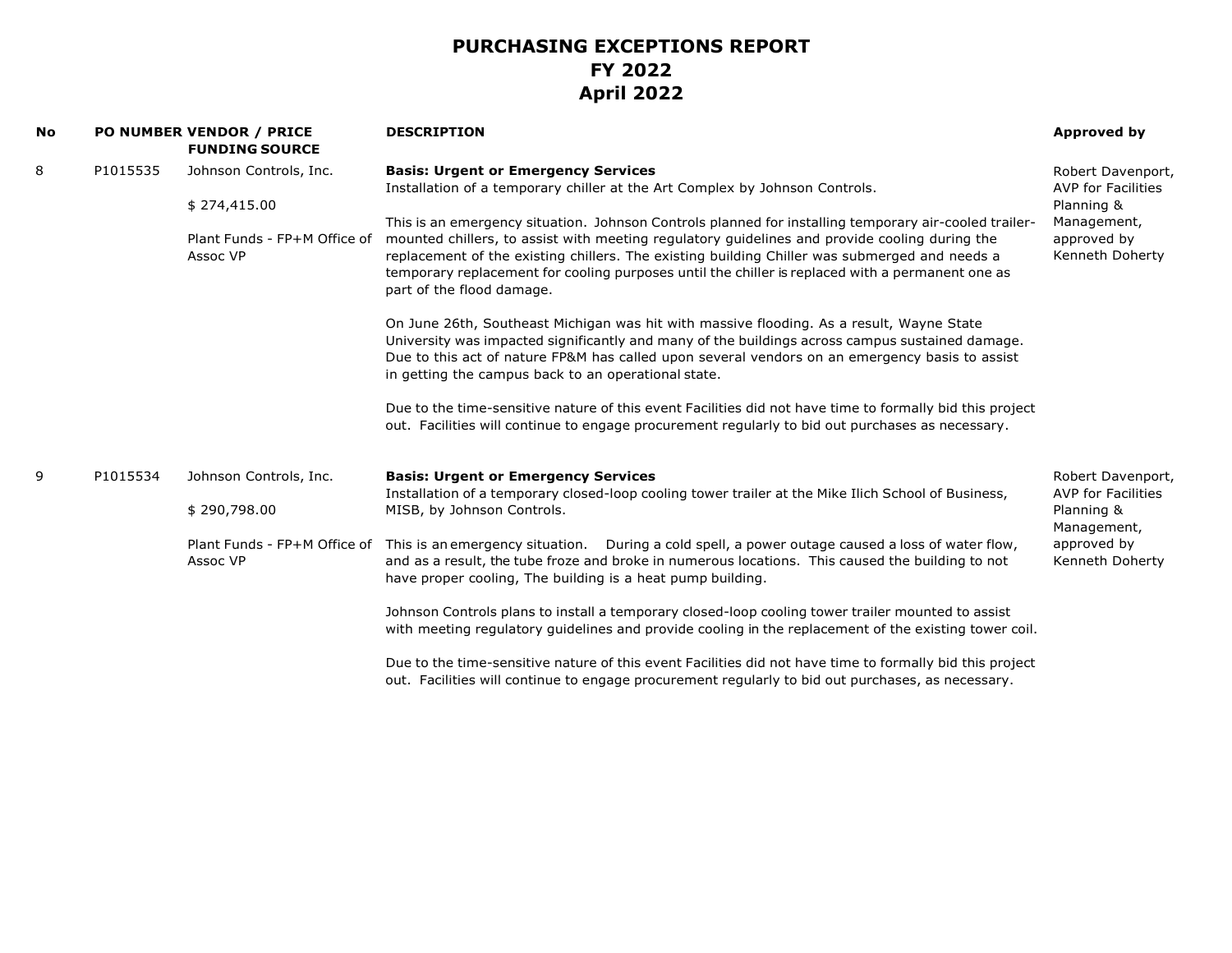| No |          | PO NUMBER VENDOR / PRICE<br><b>FUNDING SOURCE</b>        | <b>DESCRIPTION</b>                                                                                                                                                                                                                                                                                                                                                                                                                                                                                                                                                                                                                                                                                                                                                                                                | <b>Approved by</b>                                           |
|----|----------|----------------------------------------------------------|-------------------------------------------------------------------------------------------------------------------------------------------------------------------------------------------------------------------------------------------------------------------------------------------------------------------------------------------------------------------------------------------------------------------------------------------------------------------------------------------------------------------------------------------------------------------------------------------------------------------------------------------------------------------------------------------------------------------------------------------------------------------------------------------------------------------|--------------------------------------------------------------|
| 10 | P1015298 | Tower Service &<br>Maintenance LLC                       | <b>Basis: Urgent or Emergency Services</b><br>Hot water distribution basin for Scott Hall School of Medicine from Tower Services and Supply.                                                                                                                                                                                                                                                                                                                                                                                                                                                                                                                                                                                                                                                                      | Robert Davenport,<br><b>AVP for Facilities</b><br>Planning & |
|    |          | \$128,000.00<br>Plant Funds - FP+M Office of<br>Assoc VP | This includes the service to replace the entire hot water distribution basin assembly, including water<br>inlet boxes, diverters, sidewalls, and nozzles. The scope of work includes the following:<br>• Disconnect the flow control valves from each distribution basin<br>. Remove and dispose of 100% of the hot water distribution basin assemblies<br>. Provide and install all NEW hot water distribution basin assemblies with new water inlet boxes,<br>diverters, and nozzles<br>• Re-connect flow control valves at each inlet box including new gaskets                                                                                                                                                                                                                                                | Management,<br>approved by<br>Kenneth Doherty                |
|    |          |                                                          | This section of the tower is galvanized steel hot water distribution basins, specifically the<br>galvanized hot water inlet (pre-distribution) boxes (2 per tower). These inlet boxes are extremely<br>corroded, and some minor patchwork was installed in early 2020 as a temporary fix until the correct<br>repairs could be completed. Since then, the basins have continued to corrode and reduce the life<br>expectancy of the distribution basins, basin side walls, and water inlet boxes. price is provided to<br>remove and replace 100% of the galvanized hot water distribution basin assemblies (new water inlet<br>boxes, distribution/nozzle panels, basin side walls, basin covers, and all new fastening hardware).<br>This repair will greatly extend the overall life expectancy of the towers. |                                                              |
|    |          |                                                          | Tower Service and Supply have the experience & resources to perform a repair on the existing<br>Cooling tower which extends its useful life. This work needs to be completed prior to the 2022<br>cooling season.                                                                                                                                                                                                                                                                                                                                                                                                                                                                                                                                                                                                 |                                                              |
| 11 | P1015263 | Lyra Corp.                                               | <b>Basis: Urgent or Emergency Services</b><br>Metal type FONTS for a printing press from Lyra Corp for the Department of Art & Art History                                                                                                                                                                                                                                                                                                                                                                                                                                                                                                                                                                                                                                                                        | Sheryl Oring, Chair<br>Art & Art History,                    |
|    |          | \$29,278.00                                              | This purchase is to replace the old metal type FONTS used with the printing presses that were lost                                                                                                                                                                                                                                                                                                                                                                                                                                                                                                                                                                                                                                                                                                                | approved by<br>Kenneth Doherty                               |
|    |          | General Funds - Art & Art<br><b>History Equipment</b>    | from the basement of the Art Building when flooded on June 26, 2021.                                                                                                                                                                                                                                                                                                                                                                                                                                                                                                                                                                                                                                                                                                                                              |                                                              |
|    |          |                                                          | Due to the many types of FONTS needed for the printing press machines, we need an expert in<br>printing presses & paper making equipment.                                                                                                                                                                                                                                                                                                                                                                                                                                                                                                                                                                                                                                                                         |                                                              |
|    |          |                                                          | This will cost approximately \$29,278.00                                                                                                                                                                                                                                                                                                                                                                                                                                                                                                                                                                                                                                                                                                                                                                          |                                                              |
|    |          |                                                          |                                                                                                                                                                                                                                                                                                                                                                                                                                                                                                                                                                                                                                                                                                                                                                                                                   |                                                              |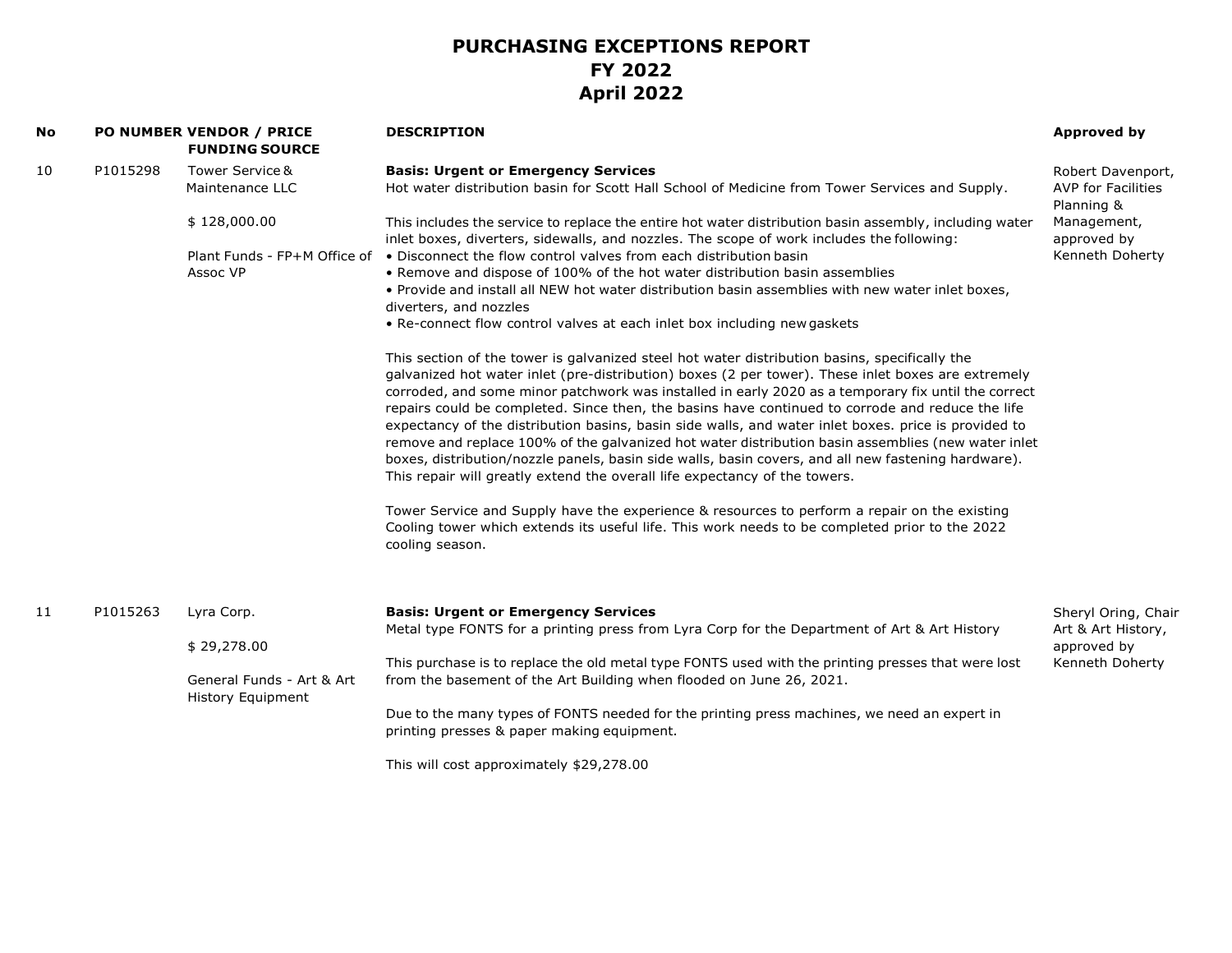| No |          | <b>PO NUMBER VENDOR / PRICE</b><br><b>FUNDING SOURCE</b> | <b>DESCRIPTION</b>                                                                                                                                                                                                                                                                                                                                                                                                                                                  | Approved by                                            |
|----|----------|----------------------------------------------------------|---------------------------------------------------------------------------------------------------------------------------------------------------------------------------------------------------------------------------------------------------------------------------------------------------------------------------------------------------------------------------------------------------------------------------------------------------------------------|--------------------------------------------------------|
| 12 | P1015169 | Tim's Party Time Tents                                   | <b>Basis: Urgent or Emergency Services</b><br>Tents and equipment for Commencement at the Wayne State Fieldhouse from Wahl Tents, for the                                                                                                                                                                                                                                                                                                                           | Jack Raab, Senior<br>Director for Special              |
|    |          | \$43,604.52                                              | Special Events Department.                                                                                                                                                                                                                                                                                                                                                                                                                                          | Events, approved<br>by Miriam Dixon                    |
|    |          | General Funds - Alumni<br>Regional Engagement            | Special Events is requesting chairs, staging equipment, carpeting, AstroTurf chairs, stanchions,<br>tables, bike racks, wardrobe, and coat rack. They were not able to secure the equipment in an ideal<br>timeline due to a change in the venue from previous years. Wahl Tents is frequently used by the<br>University and is a well-known supplier. Due to the short timeline, Special Events could not risk<br>utilizing an unknown or less experienced vendor. |                                                        |
|    |          |                                                          | The venue selected this year will be utilized in future years thereby eliminating the last-minute<br>nature of venue selection.                                                                                                                                                                                                                                                                                                                                     |                                                        |
|    |          |                                                          | This will cost approximately \$43,604.52.                                                                                                                                                                                                                                                                                                                                                                                                                           |                                                        |
| 13 | P1014942 | Daikin Applied Americas Inc                              | <b>Basis: Urgent or Emergency Services</b>                                                                                                                                                                                                                                                                                                                                                                                                                          | Robert Davenport,                                      |
|    |          | \$120,000.00                                             | Chiller replacement at University Towers replacement of failed air-cooled scroll chiller servicing<br>WDET and the College of Education Child Care Center Program for Facilities Planning and<br>Management, FPM, from Daikin Applied.                                                                                                                                                                                                                              | <b>AVP for Facilities</b><br>Planning &<br>Management, |
|    |          | Plant Funds - FP+M Office of                             |                                                                                                                                                                                                                                                                                                                                                                                                                                                                     | approved by                                            |
|    |          | Assoc VP                                                 | Failed air-cooled scroll Chiller was identified during the service and repair winter session of<br>2022/22; replacement is required for cooling service in the summer of 2022.                                                                                                                                                                                                                                                                                      | Kenneth Doherty                                        |
|    |          |                                                          | The timeline is urgent to provide cooling outside of temporary rental units required for the start of<br>the season.                                                                                                                                                                                                                                                                                                                                                |                                                        |
|    |          |                                                          | New preventative maintenance reorganization will begin to develop life cycle costing that replaces<br>units at the end of service life before failures, in a controlled and forecasted budget model.                                                                                                                                                                                                                                                                |                                                        |
|    |          |                                                          | FP&M is utilizing the strategic preferred vendor for service and repairs of chiller systems. Failures<br>are discovered during the off-season disassembly and cleaning, in the winter months.                                                                                                                                                                                                                                                                       |                                                        |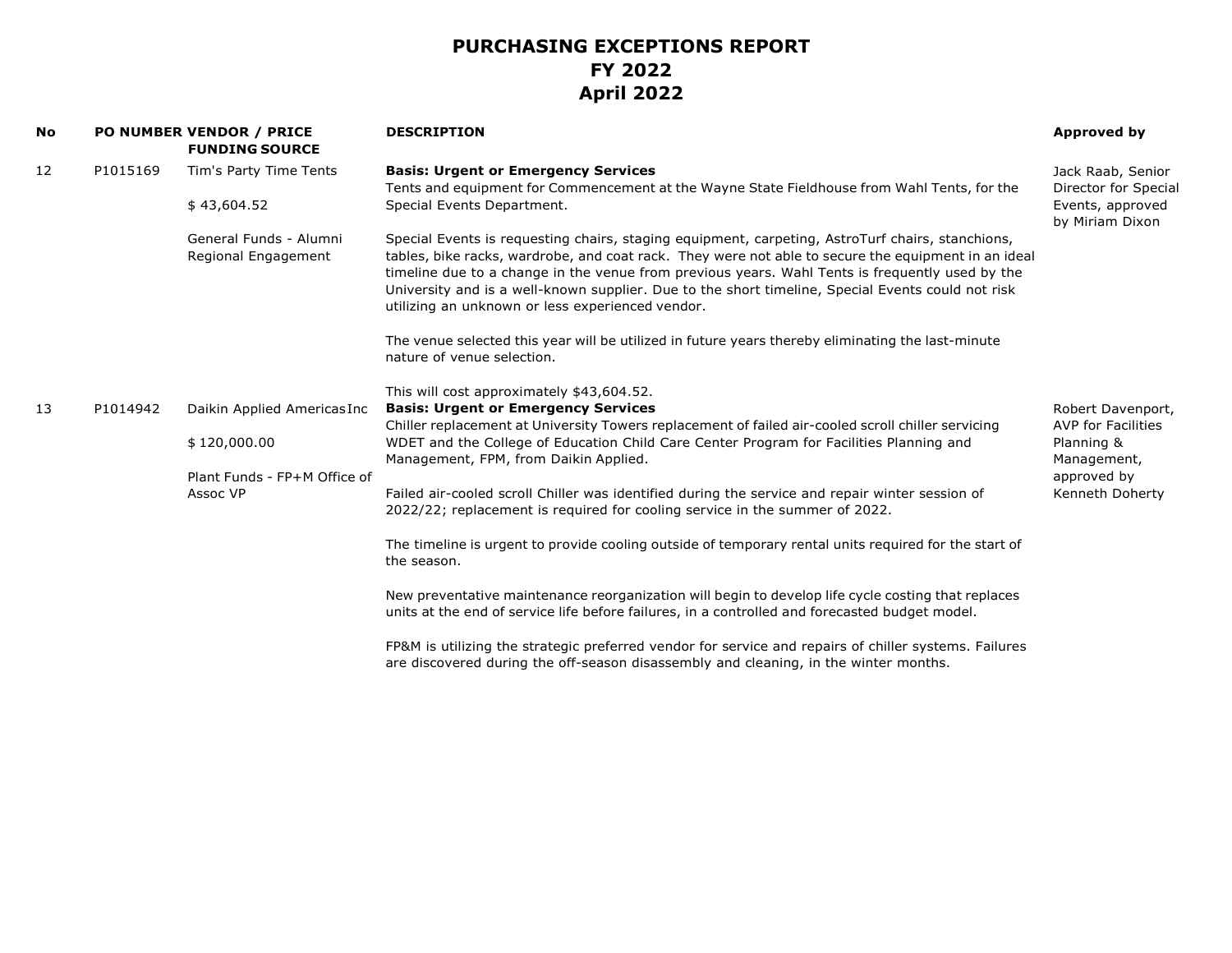| No |          | <b>PO NUMBER VENDOR / PRICE</b><br><b>FUNDING SOURCE</b> | <b>DESCRIPTION</b>                                                                                                                                                                                                                                                                                                                                                                                                                                         | Approved by                                    |
|----|----------|----------------------------------------------------------|------------------------------------------------------------------------------------------------------------------------------------------------------------------------------------------------------------------------------------------------------------------------------------------------------------------------------------------------------------------------------------------------------------------------------------------------------------|------------------------------------------------|
| 14 | P1014335 | Daikin Applied Americas Inc                              | <b>Basis: Urgent or Emergency Services, and use of a Strategic Supplier</b><br>Chiller replacement at Skillman Building for Facilities Planning and Management, FPM, from Daikin                                                                                                                                                                                                                                                                           | Robert Davenport,<br><b>AVP for Facilities</b> |
|    |          | \$116,533.00                                             | Applied.                                                                                                                                                                                                                                                                                                                                                                                                                                                   | Planning &<br>Management,                      |
|    |          | Plant Funds - FP+M Office of<br>Assoc VP                 | A failed air-cooled scroll Chiller was identified during the service and repair winter session of<br>2022/22. Replacement is required for cooling service in the summer of 2022. The timeline is urgent,<br>in order to provide cooling for the start of the season. A temporary solution of providing outside<br>rental units would be cost prohibitive. Failures are discovered during the off-season disassembly<br>and cleaning, in the winter months. | approved by<br>Kenneth Doherty                 |
|    |          |                                                          | Going forward, a new preventative maintenance reorganization will begin to develop life cycle<br>costing that replaces units at the end of service life before failures, in a controlled and forecasted<br>budget model.                                                                                                                                                                                                                                   |                                                |
|    |          |                                                          | For this project, FP&M chose to use the strategic preferred vendor for the service and repairs of<br>chiller systems. Daikin Applied was selected as a result of a strategic sourcing bid.                                                                                                                                                                                                                                                                 |                                                |

### **7 / \$ 1,002,628.52**

#### **D. COMPATIBILITY WITH PREVIOUSLY PURCHASED EQUIPMENT OR SERVICES**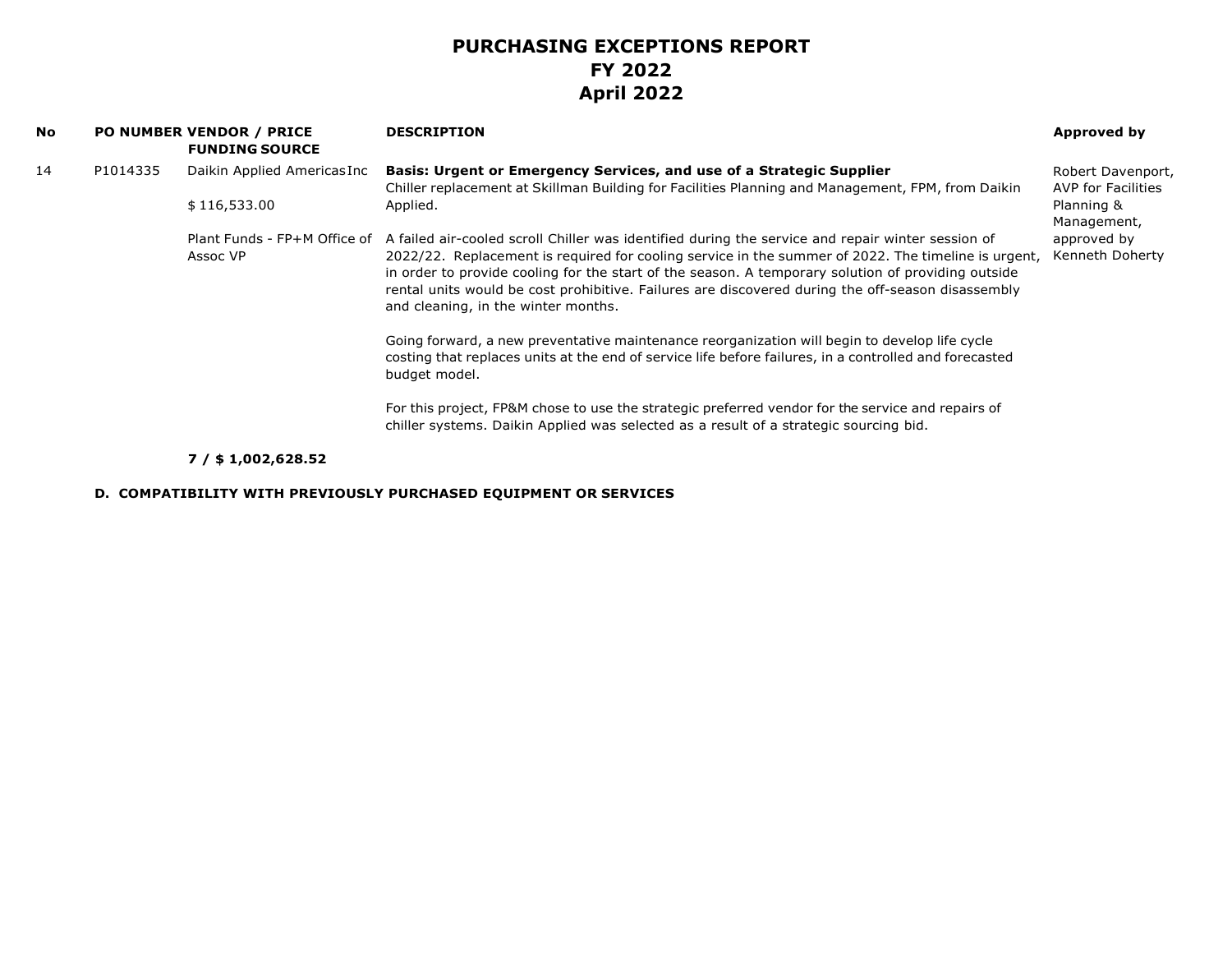| No |          | <b>PO NUMBER VENDOR / PRICE</b><br><b>FUNDING SOURCE</b>                                    | <b>DESCRIPTION</b>                                                                                                                                                                                                                                                                                                                                                                                                                                                                                                                                                                                                                                                                                                                                                                                                                                                                                                                                                                                                                                                                                                                                                                                                                                                                                                                                                                                                                                                                                                     | <b>Approved by</b>                                                                                             |
|----|----------|---------------------------------------------------------------------------------------------|------------------------------------------------------------------------------------------------------------------------------------------------------------------------------------------------------------------------------------------------------------------------------------------------------------------------------------------------------------------------------------------------------------------------------------------------------------------------------------------------------------------------------------------------------------------------------------------------------------------------------------------------------------------------------------------------------------------------------------------------------------------------------------------------------------------------------------------------------------------------------------------------------------------------------------------------------------------------------------------------------------------------------------------------------------------------------------------------------------------------------------------------------------------------------------------------------------------------------------------------------------------------------------------------------------------------------------------------------------------------------------------------------------------------------------------------------------------------------------------------------------------------|----------------------------------------------------------------------------------------------------------------|
| 15 | P1015205 | Dell Incorporated<br>\$40,225.10<br>Auxiliary Funds - Media Svcs<br>Administration          | <b>Basis: Compatible with Existing Computing Infrastructure</b><br>Five Dell PowerEdge Servers are needed to increase the CEPH Storage Support for the Office of<br>Research. Computing & Information Technology (C&IT) will utilize the Dell PowerEdge Servers to<br>host the CEPH data storage for Research.<br>Ceph is an open-source software-defined storage solution designed to address the block, file, and<br>object storage needs of modern enterprises. Its highly scalable architecture sees it being adopted as<br>the new norm for high-growth block storage, object stores, and data lakes. The main advantage of<br>Ceph is that it provides interfaces for multiple storage types within a single cluster, eliminating the<br>need for multiple storage solutions or any specialized hardware, thus reducing management<br>overhead.<br>C&IT has previously purchased the PowerEdge server to enhance and improve the storage capacity<br>for the OSiRIS technology, under P0932704. These Dell PowerEdge servers will be compatible with<br>existing equipment purchased in October 2019. As well as being compatible with existing<br>equipment, the University has standardized on Dell computers and has determined that purchasing<br>the Dell servers will minimize administrative overhead by coordinating maintenance coverage.<br>Additionally, purchasing directly from Dell reduces the cost added by 3rd party<br>resellers. Cost: Dell PowerEdge R6515 Servers 5@ \$8,045.02=\$40,225.10 | Robert Thompson,<br><b>AVP for Computing</b><br>& Information<br>Technology,<br>approved by<br>Kenneth Doherty |
| 16 | P1014600 | Vanderbilt University Medical<br>Center<br>\$48,932.40<br>Federal Grant Funds -<br>Oncology | <b>Basis: Continuation of Specialized Services</b><br>Genotyping samples for the Detroit ROCS research study for the Oncology Department from<br>Vanderbilt University Medical Center. Wayne State does not have a Genomics Core that is able to do<br>this work. Oncology has worked with Vanderbilt Core Lab in prior years to process samples for the<br>same Project. Consistency is important in processing the samples for this research.<br>In the past, Oncology worked with the University of Michigan for genotyping services. However,<br>Oncology has found that costs at the Core Lab at Vanderbilt are considerably lower, and therefore<br>are able to genotype more samples.<br>Previous PO# s issued to the Vanderbilt Core Lab include:<br>P0962135 - 8/27/2020 - \$37,287.36<br>P0934829 - 11/4/2019 - \$75,075.00<br>P0880999 - 9/27/2018 - \$88,787.60<br>P0859813 - 4/20/2018 - \$32,076.00<br>P0772451 - 6/14/2016 - \$63,125.92                                                                                                                                                                                                                                                                                                                                                                                                                                                                                                                                                                | Ann Schwartz -<br>Deputy Director for<br>Oncology, approved<br>by Kenneth Doherty                              |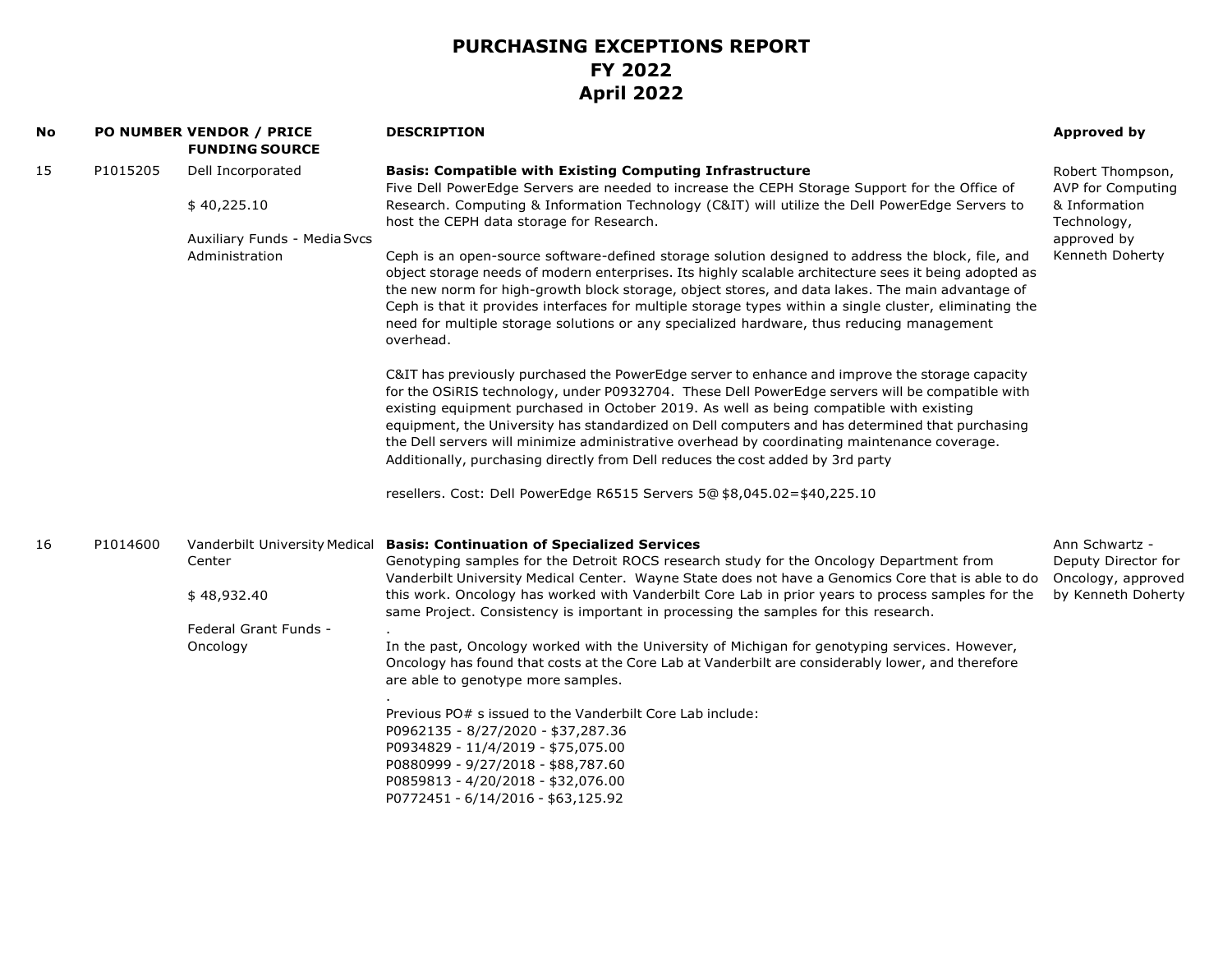| No |          | <b>PO NUMBER VENDOR / PRICE</b><br><b>FUNDING SOURCE</b> | <b>DESCRIPTION</b>                                                                                                                                                                                                                                                                                                                                                                                                                                                                                                                                                                                                                                                                                 | Approved by       |
|----|----------|----------------------------------------------------------|----------------------------------------------------------------------------------------------------------------------------------------------------------------------------------------------------------------------------------------------------------------------------------------------------------------------------------------------------------------------------------------------------------------------------------------------------------------------------------------------------------------------------------------------------------------------------------------------------------------------------------------------------------------------------------------------------|-------------------|
| 17 | P1014337 | Blackbaud Inc                                            | <b>Basis: Compatible with Existing Computing Software</b>                                                                                                                                                                                                                                                                                                                                                                                                                                                                                                                                                                                                                                          | Susan Burns, Vice |
|    |          |                                                          | Web-based software and services subscription for Development and Alumni Affairs from Blackbaud.                                                                                                                                                                                                                                                                                                                                                                                                                                                                                                                                                                                                    | President for     |
|    |          | \$151,200.00                                             |                                                                                                                                                                                                                                                                                                                                                                                                                                                                                                                                                                                                                                                                                                    | Development &     |
|    |          |                                                          | Blackbaud Fundraiser Performance Management includes intuitive reporting tools, predictive                                                                                                                                                                                                                                                                                                                                                                                                                                                                                                                                                                                                         | Alumni Affairs,   |
|    |          | General Funds -                                          | analytics, wealth screening, industry research and benchmarking front-line fundraising tools for                                                                                                                                                                                                                                                                                                                                                                                                                                                                                                                                                                                                   | approved by       |
|    |          | Development Office<br>Operations                         | officers and management, and annual giving analytics.                                                                                                                                                                                                                                                                                                                                                                                                                                                                                                                                                                                                                                              | Kenneth Doherty   |
|    |          |                                                          | Development and Alumni Affairs requires a full-service donor management program to help the<br>division achieve WSU's fundraising goals as we prepare for the public launch of the University's next<br>comprehensive campaign. This software and service subscription is designed to meet higher<br>education's unique fundraising needs. The Blackbaud Fundraiser Performance<br>Management platform provides comprehensive fundraising tools (such as wealth screening,<br>predictive analytics, benchmarking, and comprehensive reporting) in one program. This niche<br>market software provides a unified view of data via web-based dashboards to maximize<br>fundraising efforts by staff. |                   |
|    |          |                                                          | The following vendors were evaluated: Donor Search, iWave, WealthEngine, and EverTrue.<br>Each vendor provided some of the functionality offered by Blackbaud Fundraiser Performance<br>Management, but there is no true competitor on the market that can provide the full set of tools<br>offered by Blackbaud. In addition, Blackbaud is the only vendor on the market to offer strategic<br>consulting and benchmarking utilizing data insights from peer institutions. See an attached<br>comparison of services provided by the vendor.                                                                                                                                                      |                   |
|    |          |                                                          | Prior PO<br>P0978078 - 3/04/2021 - 144,000<br>P0949608 - 3/05/2020 - 144,000<br>P0905001 - 3/29/2019 - 145,550                                                                                                                                                                                                                                                                                                                                                                                                                                                                                                                                                                                     |                   |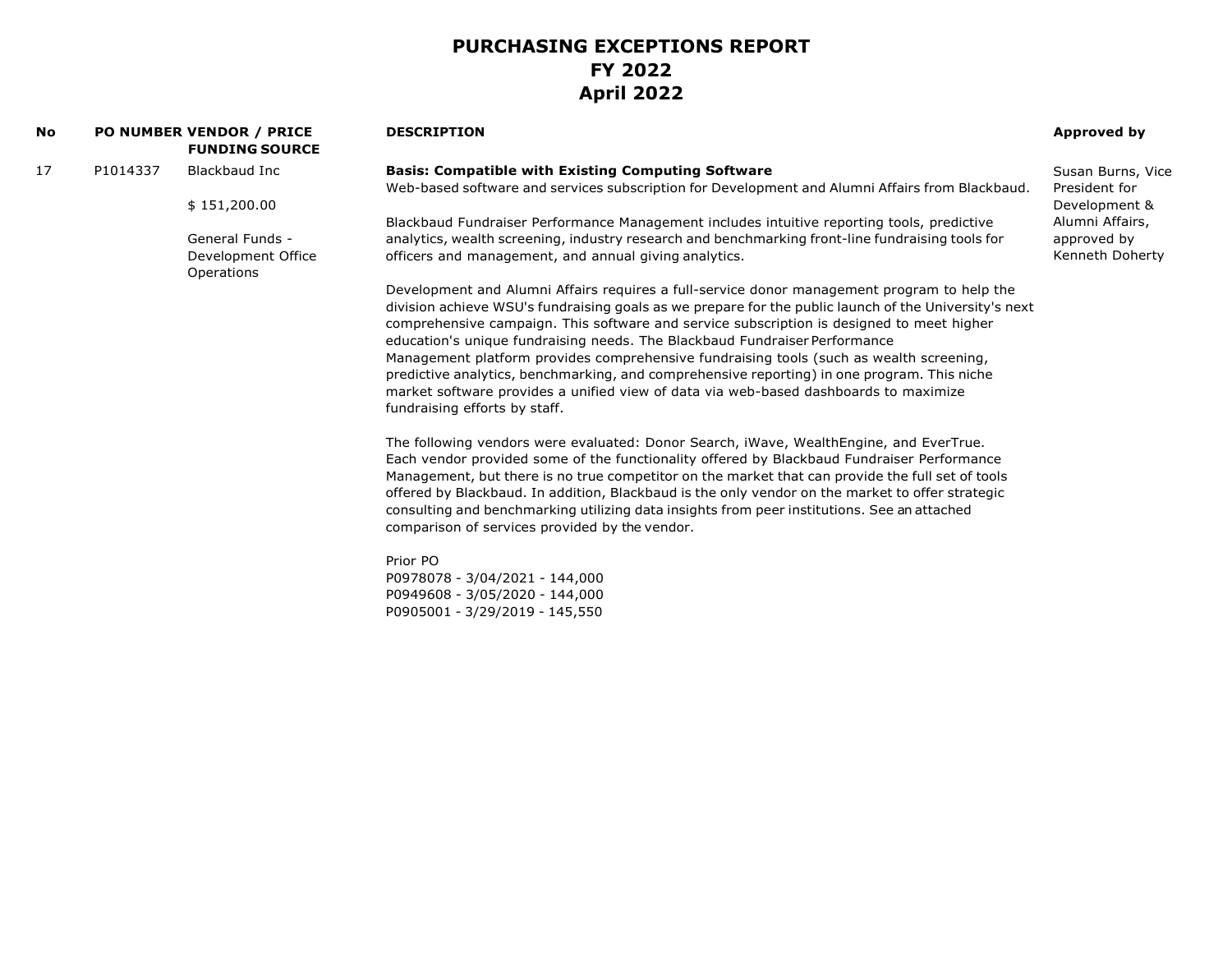| No |          | <b>PO NUMBER VENDOR / PRICE</b><br><b>FUNDING SOURCE</b>  | <b>DESCRIPTION</b>                                                                                                                                                                                                                                                                                                                                                                                                                                                                | <b>Approved by</b>                                       |
|----|----------|-----------------------------------------------------------|-----------------------------------------------------------------------------------------------------------------------------------------------------------------------------------------------------------------------------------------------------------------------------------------------------------------------------------------------------------------------------------------------------------------------------------------------------------------------------------|----------------------------------------------------------|
| 18 | P0995919 | Michigan Mortuary Removal<br>Inc                          | <b>Basis: Continuation of Specialized Services with Recommended Source</b><br>Anatomical delivery and removal services for Ophthalmology, Visual and Anatomical Sciences<br>Department from Michigan Mortuary Removal, Inc.                                                                                                                                                                                                                                                       | Linda Hazlett, Vice<br>Dean for Research<br>and Graduate |
|    |          | \$25,000.00                                               |                                                                                                                                                                                                                                                                                                                                                                                                                                                                                   | Programs, approved                                       |
|    |          | General Funds -<br>Ophthalmology Visual<br>Anatomical Sci | Michigan Mortuary Removal is a local vendor. Pick-up and delivery of human remains in a timely<br>manner is imperative for the School of Medicine. Untimely pick-ups at locations of death and the<br>accumulation at School of Medicine, will cause a health hazard from overexposure to human remains<br>such as blood-born viruses. Also, embalming must occur in a timely manner to preserve<br>anatomical studies.                                                           | by Miriam Dixon                                          |
|    |          |                                                           | The use of this vendor is based on proximity to the location of the bequests. It is imperative that<br>this service is provided in a timely manner to prevent any health hazards, and for the furtherance of<br>medicine in the teaching of medical students.                                                                                                                                                                                                                     |                                                          |
|    |          |                                                           | Prior PO's to this Vendor include:<br>P0964135 - 2020 - \$30,000.00<br>P0929191 - 2019 - \$35,000.00<br>P0880347 - 2018 - \$34,300.00<br>P0831154 - 2017 - \$32,000.00<br>P0785472 - 2016 - \$26,000.00                                                                                                                                                                                                                                                                           |                                                          |
|    |          | $4/$ \$ 265,357.50                                        |                                                                                                                                                                                                                                                                                                                                                                                                                                                                                   |                                                          |
|    |          | E. PARTNERSHIPS/SPONSORS                                  |                                                                                                                                                                                                                                                                                                                                                                                                                                                                                   |                                                          |
| 19 | P1016526 | University Physician Group                                | Basis: Reimbursement to a University Affiliate for Work Performed                                                                                                                                                                                                                                                                                                                                                                                                                 | Paula Tharpe,                                            |
|    |          | \$140,140.87                                              | Reimbursement to Wayne Health for renovations to the STD/HIV Prevention Clinic for the School of<br>Medicine-ID/Internal Medicine.                                                                                                                                                                                                                                                                                                                                                | <b>Business Manager</b><br>for the SOM-<br>ID/Internal   |
|    |          | Grant Funds - Internal<br>Medicine                        | Wayne Health selected a contractor (PCI-One Source Contraction) to perform renovations on the<br>STD/HIV Prevention Clinic, located at 50 E. Canfield, Detroit, MI. It was subsequently determined<br>that the contractor will be paid for through funds from a Wayne State University School of Medicine<br>grant. This was originally to be paid by a different source, however, it was determined that the<br>funds would come from a Wayne State-administered funding source. | Medicine, approved<br>by Miriam Dixon                    |
|    |          |                                                           | Since the vendor has completed the work, this is not a bid opportunity for the University.                                                                                                                                                                                                                                                                                                                                                                                        |                                                          |
|    |          |                                                           | This will cost approximately \$140,140.87                                                                                                                                                                                                                                                                                                                                                                                                                                         |                                                          |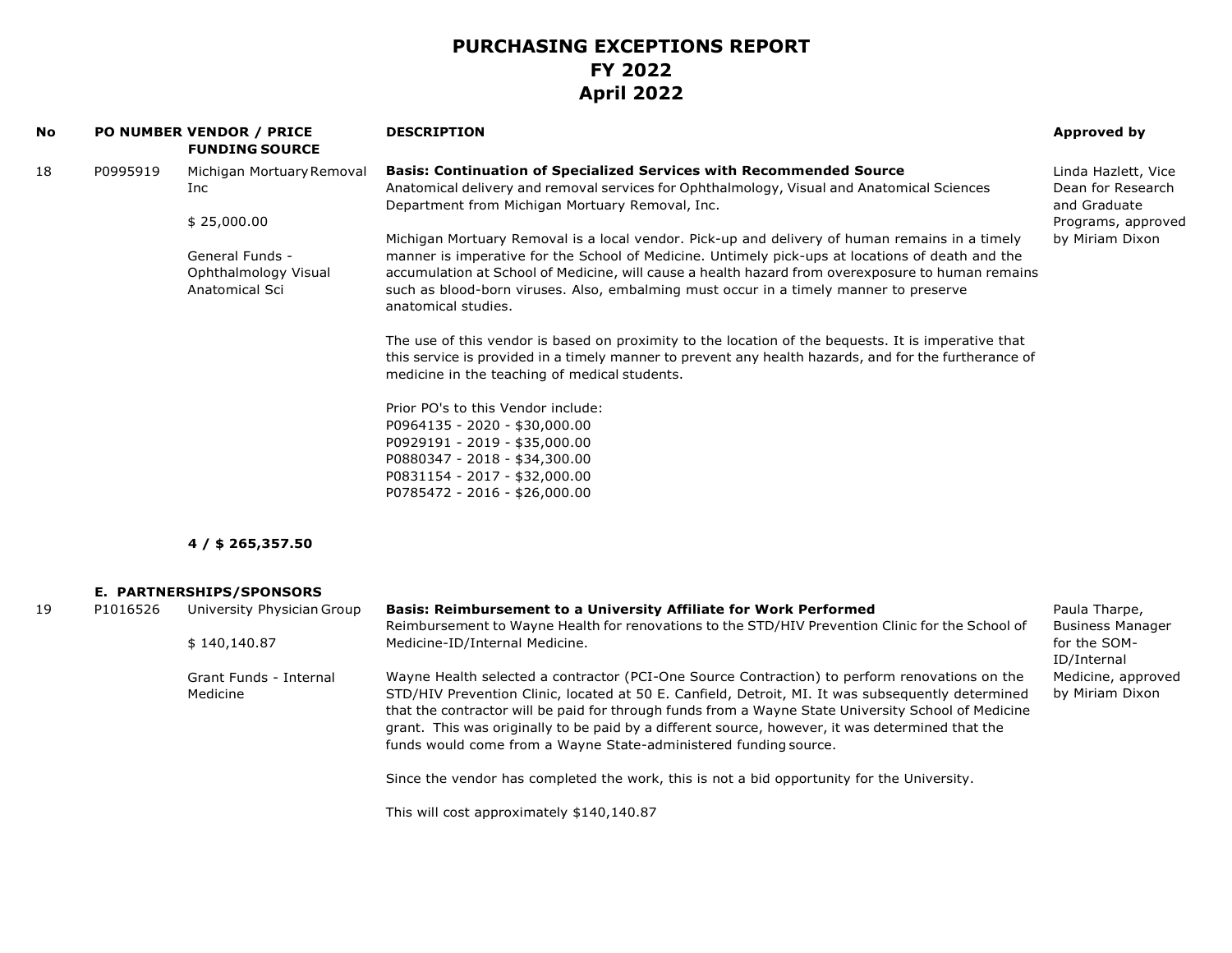#### **No PO NUMBER VENDOR / PRICE FUNDING SOURCE DESCRIPTION Approved by**

**1 / \$ 140,140.87**

**F. Bid Waiver not signed off by Procurement. Ordering Dept signed off on the contract.**

**0 / \$ 0.00**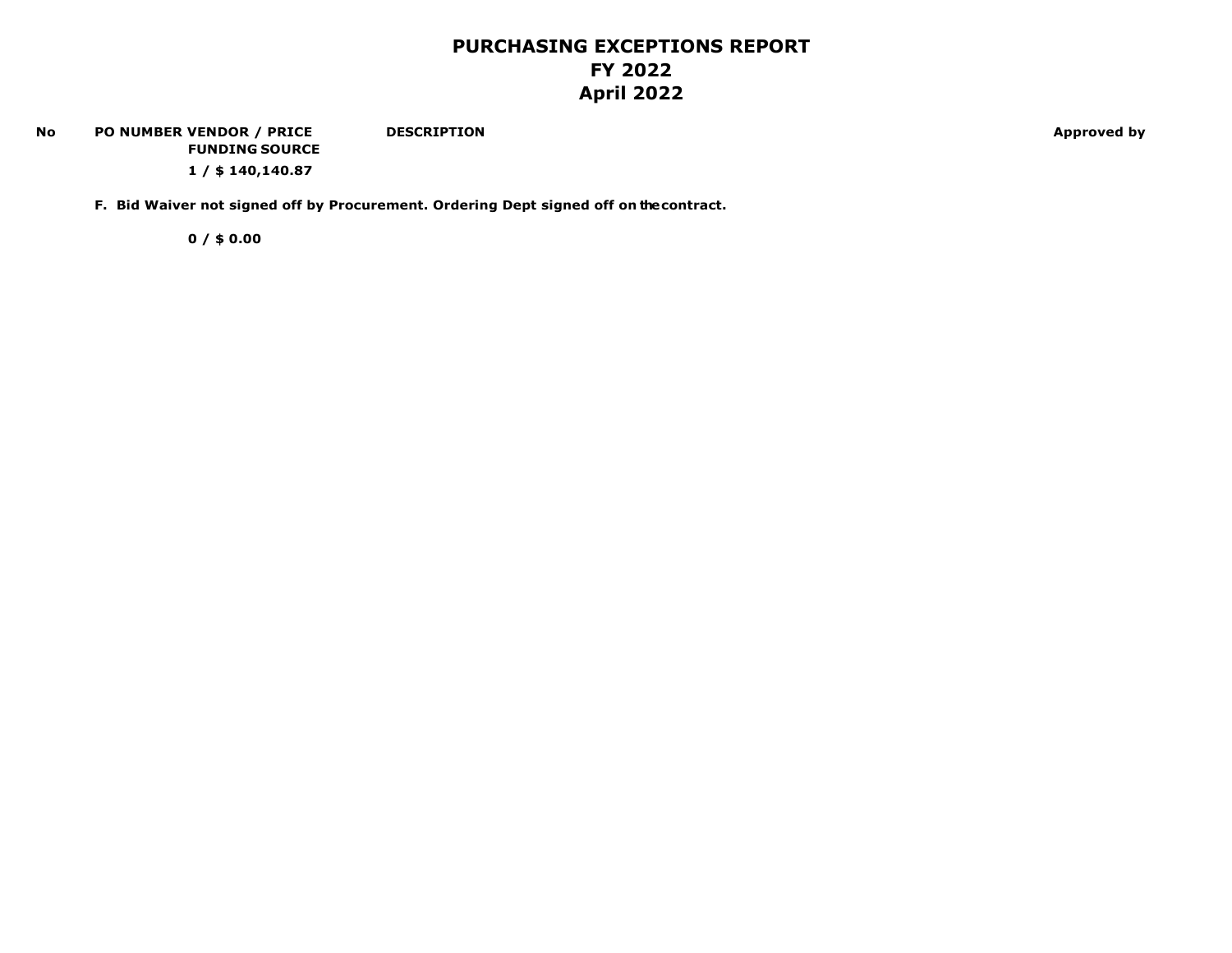| No | <b>PO NUMBER VENDOR / PRICE</b><br><b>FUNDING SOURCE</b> |                                                                                                         | <b>DESCRIPTION</b>                                                                                                                                                                                                                                                                                                                                                                                                                                                                                                                                                                                                                                                                                                                                                                                                                                                                                                                                                                                                                                                                                                                                                             | <b>Approved by</b>                                                                                                                 |
|----|----------------------------------------------------------|---------------------------------------------------------------------------------------------------------|--------------------------------------------------------------------------------------------------------------------------------------------------------------------------------------------------------------------------------------------------------------------------------------------------------------------------------------------------------------------------------------------------------------------------------------------------------------------------------------------------------------------------------------------------------------------------------------------------------------------------------------------------------------------------------------------------------------------------------------------------------------------------------------------------------------------------------------------------------------------------------------------------------------------------------------------------------------------------------------------------------------------------------------------------------------------------------------------------------------------------------------------------------------------------------|------------------------------------------------------------------------------------------------------------------------------------|
|    |                                                          | <b>G. OTHER (SEE EXPLANATION)</b>                                                                       |                                                                                                                                                                                                                                                                                                                                                                                                                                                                                                                                                                                                                                                                                                                                                                                                                                                                                                                                                                                                                                                                                                                                                                                |                                                                                                                                    |
| 20 | P1016752                                                 | <b>Advanced Correctional</b><br>Healthcare, Inc.                                                        | <b>Basis: Recommended Source for Specialized Professional Services</b><br>Opioid Use Screening at Genesee County Jail for the School of Social Work from Advanced<br>Correctional Healthcare, Inc (ACH).                                                                                                                                                                                                                                                                                                                                                                                                                                                                                                                                                                                                                                                                                                                                                                                                                                                                                                                                                                       | Mark Kornbluh,<br>Provost, approved<br>by Michael Wright                                                                           |
|    |                                                          | \$30,000.00<br>Federal Grant Funds -<br>Nahan, Neva A                                                   | Working in concert with the Center for Behavioral Health and Justice (CBHJ) within the School of<br>Social Work, ACH administered the Rapid Opiate Dependence Screening (RODS), which is a pseudo-<br>medical assessment. The CBHJ requested and ACH agreed to administer this RODS assessment to all<br>newly booked individuals who enter the Genesee County Jail. ACH administered this assessment for<br>over six months.<br>ACH was chosen by the Genesee County Sheriff's Office as the optimum stakeholder to conduct the<br>RODS assessment on all new inmate bookings inside the Genesee County Jail. ACH is a contracted<br>medical provider within the Genesee County Jail, that provides "in jail" services.<br>The CBHJ is bound to follow the contract language between Genesee County and ACH. The Genesee                                                                                                                                                                                                                                                                                                                                                      |                                                                                                                                    |
| 21 | P1016479                                                 | College Entrance<br><b>Examination Board</b><br>\$44,919.00<br>General Funds - University<br>Admissions | County Sheriff's Office is the sole determiner of who and what outside agencies can enter the jail.<br><b>Basis: Recommended Source for Specialized Professional Services</b><br>Regional name searches for student recruitment services for Undergraduate Admissions from College<br>Entrance Examination Board (College Board).<br>This request is for student recruitment services including, but not limited to, postal mailings, email<br>campaigns, and event participation such as Spring Open House and Search Piece mailer.<br>The services provided by the College Board are very unique and are not offered by another source.<br>The College Board's membership association is made up of over 6,000 of the world's leading<br>educational institutions and is dedicated to promoting excellence and equity in education. The<br>College Board helps more than seven million students prepare for a successful transition to college<br>through programs and services in college readiness and college success every year. The<br>organization also serves the education community through research and advocacy on behalf of<br>students, educators, and schools. | Ahmad Ezzeddine -<br>Vice President for<br>Academic Student<br>Affairs and Global<br>Engagement,<br>approved by<br>Kenneth Doherty |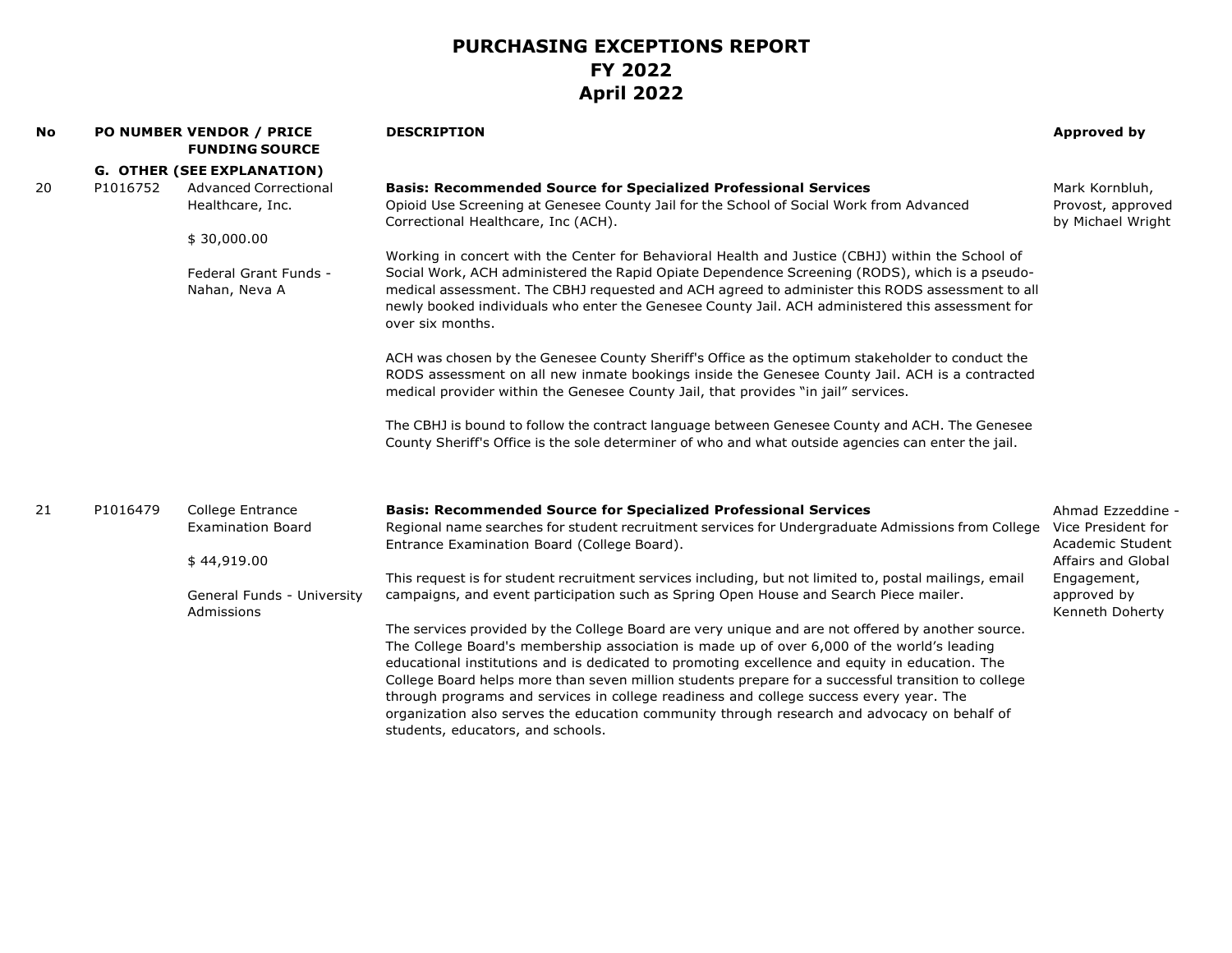| <b>No</b> |          | PO NUMBER VENDOR / PRICE<br><b>FUNDING SOURCE</b>  | <b>DESCRIPTION</b>                                                                                                                                                                                                                                                                                                                                                                                      | <b>Approved by</b>                     |
|-----------|----------|----------------------------------------------------|---------------------------------------------------------------------------------------------------------------------------------------------------------------------------------------------------------------------------------------------------------------------------------------------------------------------------------------------------------------------------------------------------------|----------------------------------------|
| 22        | P1016065 |                                                    | Patrick Communications, LLC Basis: Continuation of Specialized Services with Recommended Source                                                                                                                                                                                                                                                                                                         | Mary Zatina,                           |
|           |          |                                                    | Tower lease consultant services to negotiate multiple-year term lease with prospective clients for                                                                                                                                                                                                                                                                                                      | General Manager -                      |
|           |          | \$116,928.00                                       | WDET through Patrick Communications.                                                                                                                                                                                                                                                                                                                                                                    | WDET, approved by<br>Kenneth Doherty   |
|           |          | Auxiliary Funds - WDET                             | Patrick Communication will conduct price analysis and negotiate contract terms with prospective                                                                                                                                                                                                                                                                                                         |                                        |
|           |          | Public Radio                                       | clients to ensure WDET is gaining top value for tower lease assets.                                                                                                                                                                                                                                                                                                                                     |                                        |
|           |          |                                                    | Tower lease analysis and consulting services are very hard to find. Although Patrick Communication<br>is not the sole company that conducts this type of service, they are very experienced with<br>negotiating such terms overall and within a Higher Ed administrative structure. They also have                                                                                                      |                                        |
|           |          |                                                    | experience with negotiating such terms with the prospective client, iHeart Radio.                                                                                                                                                                                                                                                                                                                       |                                        |
|           |          |                                                    | This service is also contingent on securing a successful multi-year term agreement therefore no fees<br>are owed to this company if no agreement is met. This payment term makes it less of a financial<br>burden on WDET in the interim. Moreover, Patrick Communications will also accept quarterly<br>payments to allow revenue to come in from the prospective client to cover this cost initially. |                                        |
|           |          |                                                    | There is also the potential to have consulting fees lumped into the client's agreement<br>making this service a "no out of pocket cost" to WDET. All terms are written in the attached<br>agreement.                                                                                                                                                                                                    |                                        |
| 23        | P1016063 | Canfield Equipment Service,                        | <b>Basis: Recommended Source for Specialized Services</b>                                                                                                                                                                                                                                                                                                                                               | Tony Holt, Chief of                    |
|           |          | Inc.                                               | Police vehicle emergency equipment and installation for Public Safety from Canfield Equipment.                                                                                                                                                                                                                                                                                                          | Police, approved by<br>Kenneth Doherty |
|           |          | \$29,231.44                                        | Canfield Equipment is the only local vendor who can install the Noptic Thermal Imaging device<br>needed in the 2022 Chevy Tahoe being upgraded. Public Safety requested a quote from the other                                                                                                                                                                                                          |                                        |
|           |          | General Funds - Public<br><b>Safety Operations</b> | known local installer, Cynergy. However, Cynergy. is unable to provide the product.                                                                                                                                                                                                                                                                                                                     |                                        |
|           |          |                                                    | It is important to use a local installer for the police vehicle upfit, for efficiency, and future warranty<br>or repair work.                                                                                                                                                                                                                                                                           |                                        |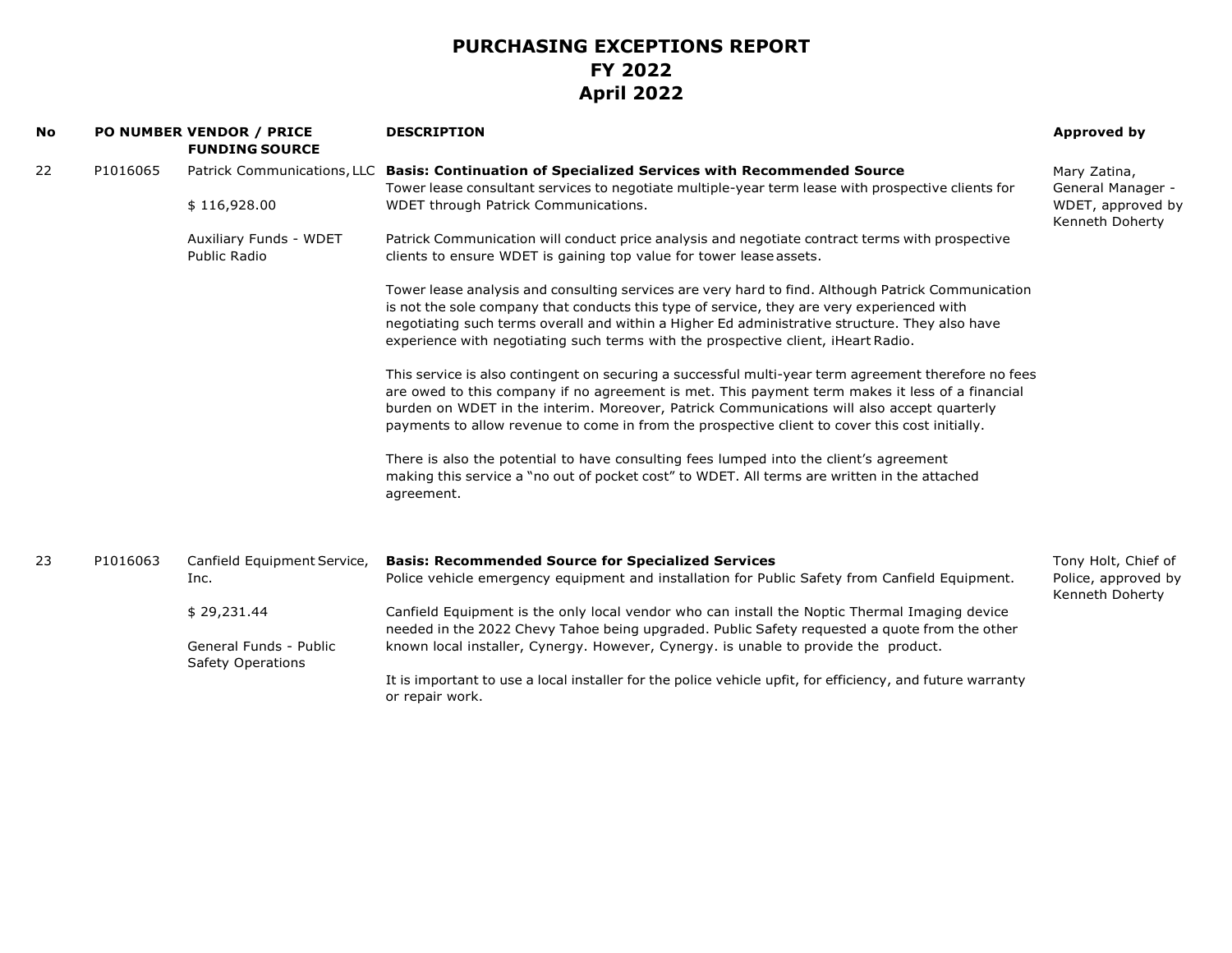| <b>No</b> |          | PO NUMBER VENDOR / PRICE<br><b>FUNDING SOURCE</b> | <b>DESCRIPTION</b>                                                                                                                                                                                                                                                                                                                                                                                                                                                                | <b>Approved by</b>                                                                                                              |
|-----------|----------|---------------------------------------------------|-----------------------------------------------------------------------------------------------------------------------------------------------------------------------------------------------------------------------------------------------------------------------------------------------------------------------------------------------------------------------------------------------------------------------------------------------------------------------------------|---------------------------------------------------------------------------------------------------------------------------------|
| 24        | P1015600 | Lithia Michigan Holding, Inc.<br>Troy-CJD, LLC    | <b>Basis: Informal Quotes obtained by the Requesting Department</b><br>Dedicated Study Van for State of Michigan Licensing and Regulatory Affairs (LARA) funded Veterans<br>Marijuana Research project, for the Department of Psychiatry from Suburban Chrysler Dodge Jeep                                                                                                                                                                                                        | Jennifer Ballard-<br>Traynor - Director<br>for Psychiatry and<br>Behavioral<br>Neurosciences,<br>approved by<br>Kenneth Doherty |
|           |          | \$50,336.00<br>Grant Funds - Psychiatry           | Ram of Troy (Lithia Michigan Holding, Inc).                                                                                                                                                                                                                                                                                                                                                                                                                                       |                                                                                                                                 |
|           |          |                                                   | Psychiatry will use the dedicated study van (RAM 3500) to distribute study medication in the field to<br>consented research participants, as well as serve as the site for mobile data collection. The study<br>van will house research study equipment, supplies, passenger space, locked storage, and<br>accessories.                                                                                                                                                           |                                                                                                                                 |
|           |          |                                                   | The study team performed a wide search of Chrysler Dodge Jeep Ram dealerships in the Detroit<br>metropolitan area to find a vehicle, price, and delivery time frame that was consistent with the<br>overall study timeline, needs, and budget. Three (3) quotes were obtained, and the previously<br>mentioned criteria were met by Suburban Chrysler Dodge Jeep Ram of Troy. With the shortage in<br>the marketplace for vehicles, it is challenging to find a suitable vehicle. |                                                                                                                                 |
|           |          |                                                   | This will cost approximately \$50,336                                                                                                                                                                                                                                                                                                                                                                                                                                             |                                                                                                                                 |
| 25        | P1014709 | Knowledge Diffusion, Inc<br>\$40,500.00           | <b>Basis: Compatible with Previous Purchase for this Software Solution</b><br>Osmosis online adaptive learning platform for the School of Medicine from Knowledge Diffusion.                                                                                                                                                                                                                                                                                                      | DeShaun Harris,<br>Director of MSS;<br>approved by<br>Michael Wright                                                            |
|           |          | General Funds - Medicine<br><b>Omnibus Awards</b> | Osmosis offers an online adaptive learning platform for WSU medical students to increase their<br>knowledge by utilizing a "flipped classroom" model. Under the flipped classroom model, students<br>interact with material first, then the instructors have a better understanding of the students.                                                                                                                                                                              |                                                                                                                                 |
|           |          |                                                   | Osmosis utilizes evidence-based learning to enhance the student-instructor interaction to increase<br>learning. Osmosis offers an extensive catalog of medical and health videos that assist students in<br>studying strategically and learning at their own pace.                                                                                                                                                                                                                |                                                                                                                                 |
|           |          |                                                   | There are no other sources that match Osmosis student resource materials. Knowledge Diffusion is<br>the only provider of this type of learning approach.                                                                                                                                                                                                                                                                                                                          |                                                                                                                                 |
|           |          |                                                   | This is a continuation of the Purchase Order issued in May 2020, P0954863 for \$40,500.00. It is the<br>expectation that this will continue for the next three years (through 2024) at \$40,500.00/ year<br>totaling \$121,500.00.                                                                                                                                                                                                                                                |                                                                                                                                 |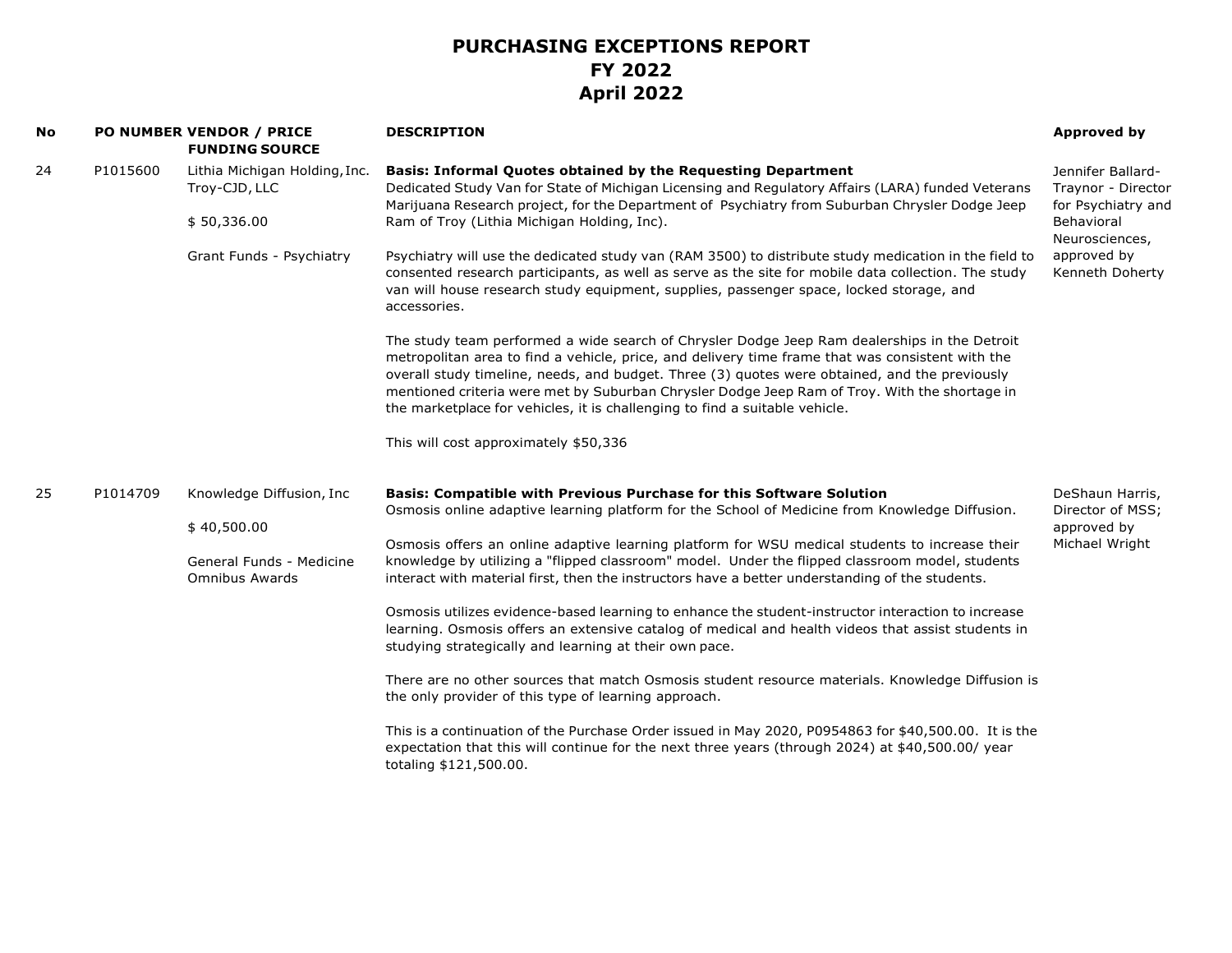| No |          | <b>PO NUMBER VENDOR / PRICE</b><br><b>FUNDING SOURCE</b> | <b>DESCRIPTION</b>                                                                                                                                                                                                                                                                                                                                            | Approved by                            |
|----|----------|----------------------------------------------------------|---------------------------------------------------------------------------------------------------------------------------------------------------------------------------------------------------------------------------------------------------------------------------------------------------------------------------------------------------------------|----------------------------------------|
| 26 | P1014307 | Burning Glass International,                             | <b>Basis: Compatible with and Continuation of Specialized Services</b>                                                                                                                                                                                                                                                                                        | Ahmad Ezzeddine -                      |
|    |          | Inc.                                                     | Web application for Undergraduate Admissions from Burning Glass.                                                                                                                                                                                                                                                                                              | Vice President for<br>Academic Student |
|    |          | \$34,000.00                                              | Burning Glass will provide Wayne State with access to its web application - Career Coach                                                                                                                                                                                                                                                                      | Affairs and Global                     |
|    |          |                                                          | & Career Coach Widget Builder for Detroit, Michigan. This application will allow anyone with                                                                                                                                                                                                                                                                  | Engagement,                            |
|    |          | General Funds - University                               | access to this application to search and browse our site for local careers, obtain relevant labor                                                                                                                                                                                                                                                             | approved by                            |
|    |          | Admissions                                               | market information and see the related education and training offered by the university.                                                                                                                                                                                                                                                                      | Kenneth Doherty                        |
|    |          |                                                          | Undergraduate Admissions currently uses products from this vendor and the vendor has enhanced<br>the tools being offered. The department considered using part of the product offering; however, it<br>was determined that the full tool is necessary to provide prospective and current students the best<br>way to find a career that correlates to a Wayne |                                        |
|    |          |                                                          | State major/program. The target market is looking for this information to decide more easily to                                                                                                                                                                                                                                                               |                                        |
|    |          |                                                          | apply to and attend WSU.                                                                                                                                                                                                                                                                                                                                      |                                        |
|    |          |                                                          | Previous PO: P0977960 0301/2021 - \$10,000.00                                                                                                                                                                                                                                                                                                                 |                                        |